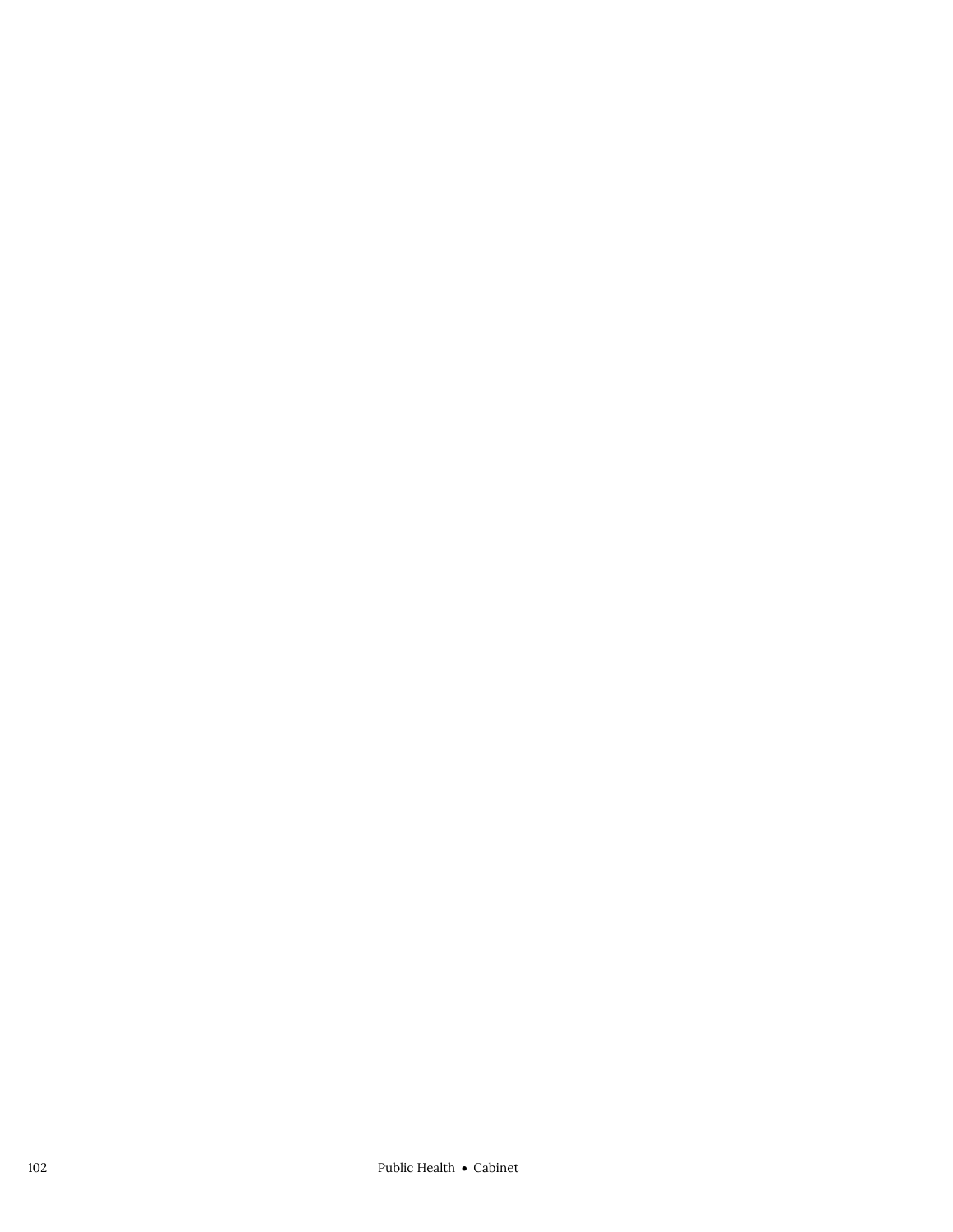# <span id="page-2-0"></span>Public Health

## **Dr. Bisola Ojikutu,** *Executive Director*

# **Cabinet Mission**

The Boston Public Health Commission ensures the preservation of accessible, high quality, and community-based health care to Boston residents regardless of ability to pay. The overall mission of the Boston Public Health Commission is to protect, preserve and promote the health and well-being of Boston residents, particularly those who are most vulnerable. Our mission is met through the provision and support of accessible, high quality and community based health care, disease and injury prevention, health promotion and health education. In fulfillment of its mission, the Commission works collaboratively with area hospitals, community health centers and community based organizations to foster access to health services for the culturally and economically diverse communities of Boston.

| <b>Operating Budget</b>            |                                 | <b>Total Actual '20</b> |                   | Total Actual '21 Total Approp '22 Total Budget '23 |               |
|------------------------------------|---------------------------------|-------------------------|-------------------|----------------------------------------------------|---------------|
|                                    | <b>Public Health Commission</b> | 93,405,426              | 106,473,530       | 110,727,590                                        | 117,724,077   |
|                                    | Total                           | 93,405,426              | 106,473,530       | 110,727,590                                        | 117,724,077   |
|                                    |                                 |                         |                   |                                                    |               |
|                                    |                                 |                         |                   |                                                    |               |
| <b>Capital Budget Expenditures</b> |                                 | Actual '20              | <b>Actual</b> '21 | <b>Estimated '22</b>                               | Projected '23 |
|                                    | Public Health Commission        | 3,751,681               | 8.249.792         | 31,445,984                                         | 29,206,000    |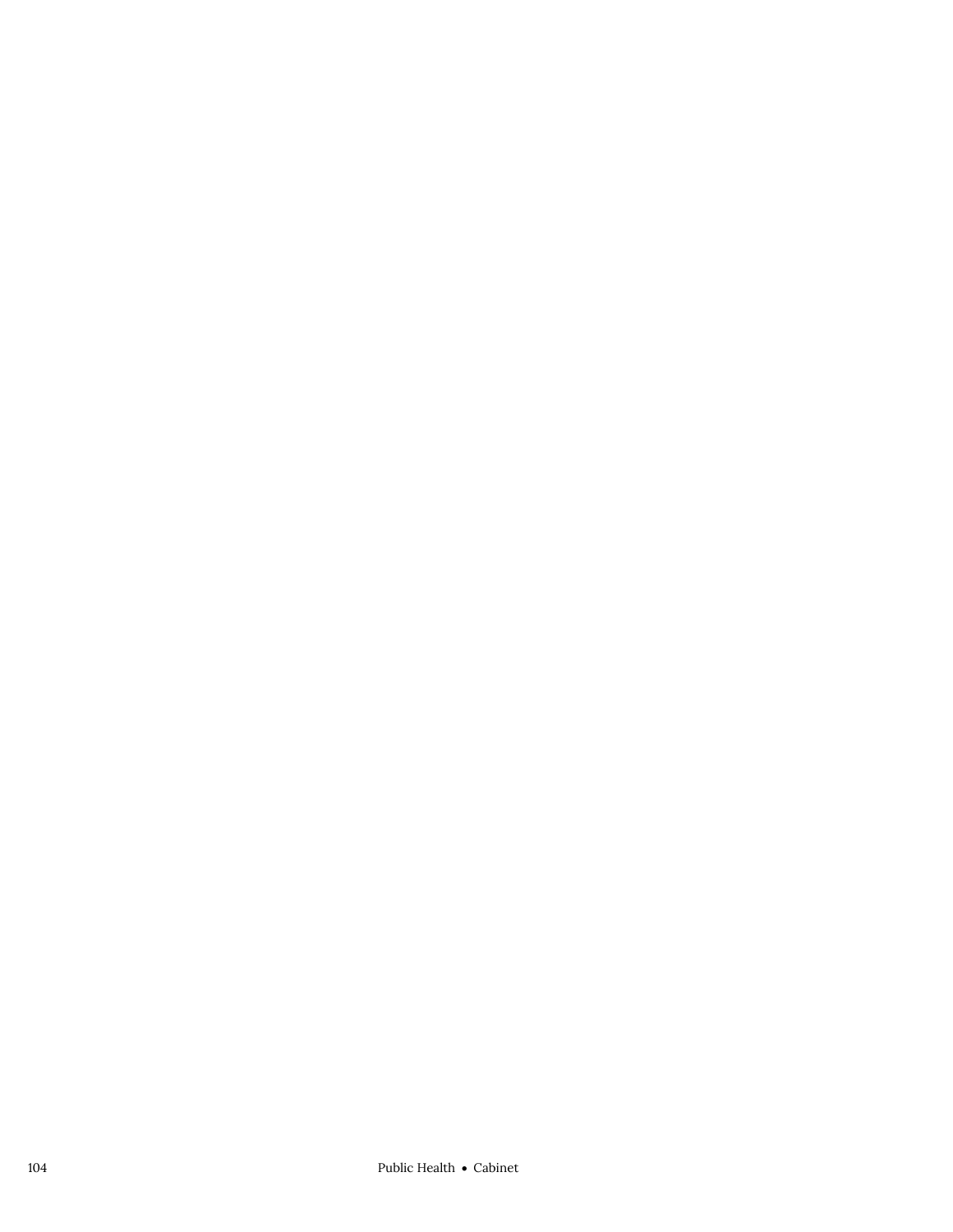# <span id="page-4-0"></span>Public Health Commission Operating Budget

## **Dr. Bisola Ojikutu,** *Executive Director,* **Appropriation 620000**

## **Department Mission**

The mission of the Boston Public Health Commission is to protect, preserve and promote the health and well-being of Boston residents, particularly those who are most vulnerable.

# **Selected Performance Goals**

## **Public Health Services**

- Advance Healthy Equity.
- Improve median response times.
- Respond to critical public health issues.
- Strengthen partnerships with healthcare.

| <b>Operating Budget</b> | Program Name                                                           | <b>Total Actual '20</b>               |                                       | Total Actual '21 Total Approp '22 Total Budget '23 |                                       |
|-------------------------|------------------------------------------------------------------------|---------------------------------------|---------------------------------------|----------------------------------------------------|---------------------------------------|
|                         | Public Health Services<br>PHC Administration<br>Public Health Property | 68.215.619<br>18.901.699<br>6,288,109 | 80,313,558<br>21,363,136<br>4,796,835 | 93,534,653<br>12.342.457<br>4,850,480              | 99,860,527<br>12,802,141<br>5,061,409 |
|                         | Total                                                                  | 93.405.427                            | 106.473.529                           | 110,727,590                                        | 117,724,077                           |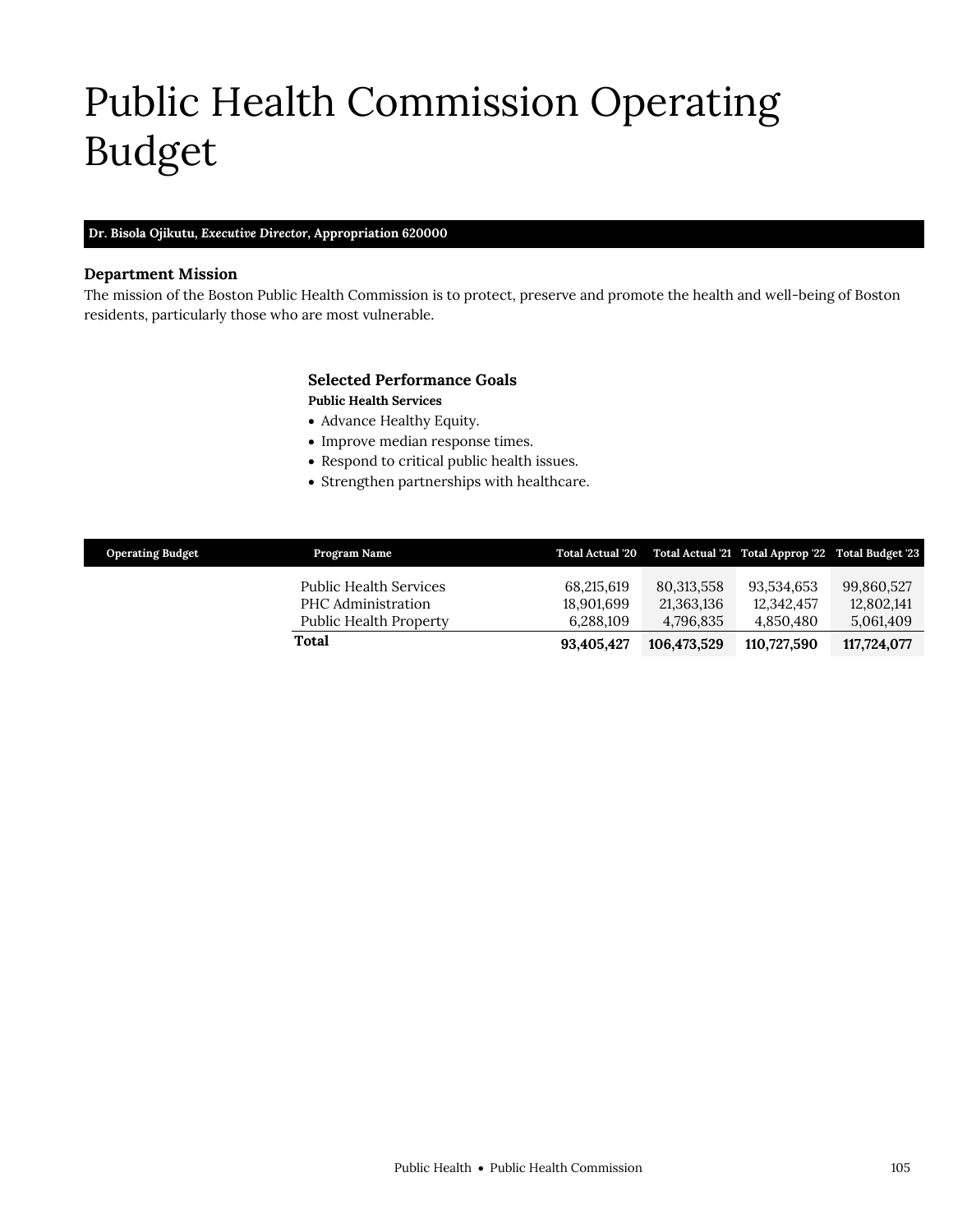# Public Health Commission Operating Budget

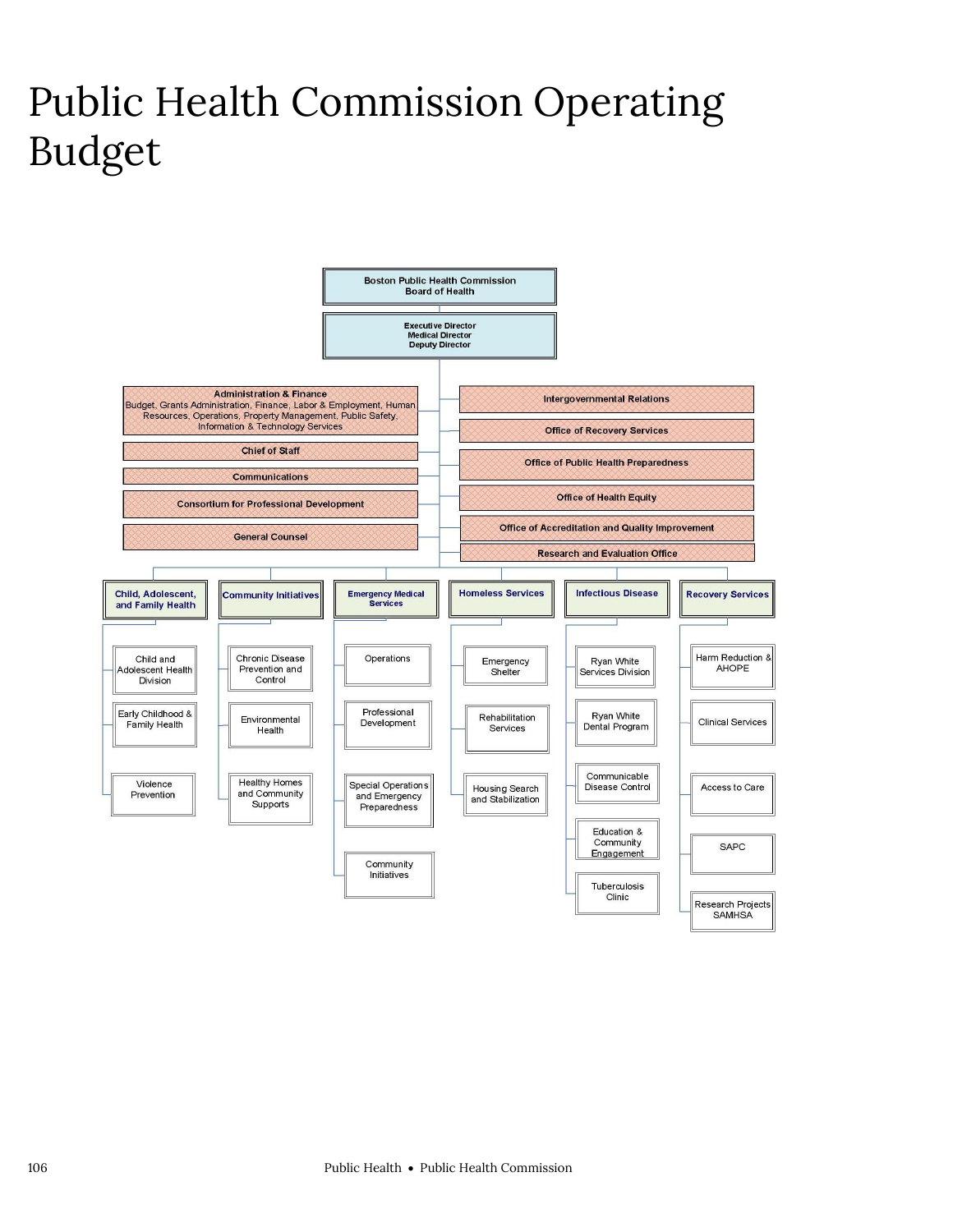# Department History

|                                                | FY20 Expenditure | FY21 Expenditure | <b>FY22 Appropriation</b> | FY23 Recommended |
|------------------------------------------------|------------------|------------------|---------------------------|------------------|
| Recovery Services Bureau                       | 514,997          | 500,485          | 533,527                   | 602,660          |
| <b>Residential Services</b>                    | 1,041,633        | 1,164,547        | 997,576                   | 1,041,248        |
| Resources and Referral Center                  | 3,291,896        | 3,782,004        | 4,133,902                 | 4,325,293        |
| Risk Reduction and Overdose Prevention         | 896,482          | 1,342,864        | 1,801,478                 | 1,844,592        |
| Specialized Outpatient Counseling Services     | 979,551          | 1,098,376        | 1,193,725                 | 1,173,436        |
| <b>Total Recovery Services Bureau</b>          | 6,724,559        | 7,888,276        | 8,660,208                 | 8,987,229        |
|                                                |                  |                  |                           |                  |
| <b>CAHD Health Services</b>                    | 3,296,791        | 3,528,482        | 3,841,516                 | 3,974,134        |
| Child, Adolescent and Family Health            | 781,475          | 869,853          | 900,188                   | 946,610          |
| Family Justice Center                          | 335,868          | 375,292          | 402,402                   | 406,276          |
| Healthy Baby/Healthy Child                     | 3,225,253        | 3,842,060        | 4,087,245                 | 4,212,129        |
| VIP/Trauma Prevention                          | 3,077,832        | 4,184,148        | 4,731,092                 | 4,680,510        |
| Youth Development Network                      | 517,558          | 573,654          | 604,141                   | 536,051          |
| Total Child, Adolescent & Family Health Bureau | 11,234,777       | 13,373,489       | 14,566,584                | 14,755,709       |
|                                                |                  |                  |                           |                  |
| Asthma Prevention and Healthy Homes            | 652,107          | 810,016          | 805,356                   | 828,042          |
| <b>Biological Safety</b>                       | 153,147          | 225,874          | 131,281                   | 136,346          |
| Community Initiatives Bureau                   | 712,116          | 793,797          | 799,484                   | 800,398          |
| Environmental Hazards                          | 1,722,902        | 1,811,350        | 1,965,073                 | 2,031,437        |
| Health Promotion                               | 759,813          | 835,559          | 873,027                   | 884,793          |
| <b>Injury Prevention</b>                       | 214,207          | 248,309          | 251,184                   | 252,502          |
| Mayor's Health Line                            | 301,950          | 404,757          | 437,192                   | 437,764          |
| Public Health Wellness Center                  | 387,948          | 392,564          | 419,917                   | 434,517          |
| Tobacco Control                                | 120,861          | 103,807          | 110,079                   | 114,435          |
| <b>Total Community Initiatives Bureau</b>      | 5,025,051        | 5,626,033        | 5,792,593                 | 5,920,234        |
|                                                |                  |                  |                           |                  |
| <b>Emergency Medical Services</b>              | 58, 553, 134     | 65,867,321       | 68,005,888                | 71,512,680       |
|                                                |                  |                  |                           |                  |
| <b>Homeless Services Bureau</b>                | 6,310,855        | 5,817,250        | 7,478,272                 | 8,092,965        |
|                                                |                  |                  |                           |                  |
| Communicable Diseases Control                  | 1,965,922        | 2,031,469        | 2,858,492                 | 2,666,586        |
| Education and Outreach                         | 1,821,358        | 1,875,220        | 2,197,889                 | 2,249,433        |
| State of Emergency for Communities of Color    | 100,000          | 100,000          | 100,000                   | 100,000          |
| Infectious Disease Bureau                      | 492,227          | 517,364          | 987,490                   | 1,286,979        |
| <b>Total Infectious Diseases Bureau</b>        | 4,379,507        | 4,524,053        | 6,143,871                 | 6,302,999        |
| Behavioral Health                              |                  |                  |                           | 2,416,460        |
| Communications                                 | 385,249          | 411,489          | 579,422                   | 712,726          |
| <b>Community Health Centers</b>                | 3,779,508        | 3,783,396        | 3,786,772                 | 3,786,772        |
| Consortium for Professional Development        | 812,043          | 717,387          | 916,993                   | 952,112          |
| <b>Information Technology Services</b>         | 3,664,488        | 3,828,335        | 4, 194, 731               | 4,345,948        |
| <b>Intergovernmental Relations</b>             | 183,784          | 221,592          | 249,321                   | 251,779          |
| Office of Performance Improvement              | 163,861          | 260,272          | 281,111                   | 304,840          |
| Program Operations                             | 2,207,327        | 2,466,959        | 2,694,243                 | 2,410,503        |
| Public Health Preparedness                     | 229,069          | 198,027          | 445,067                   | 1,537,802        |
|                                                |                  |                  |                           |                  |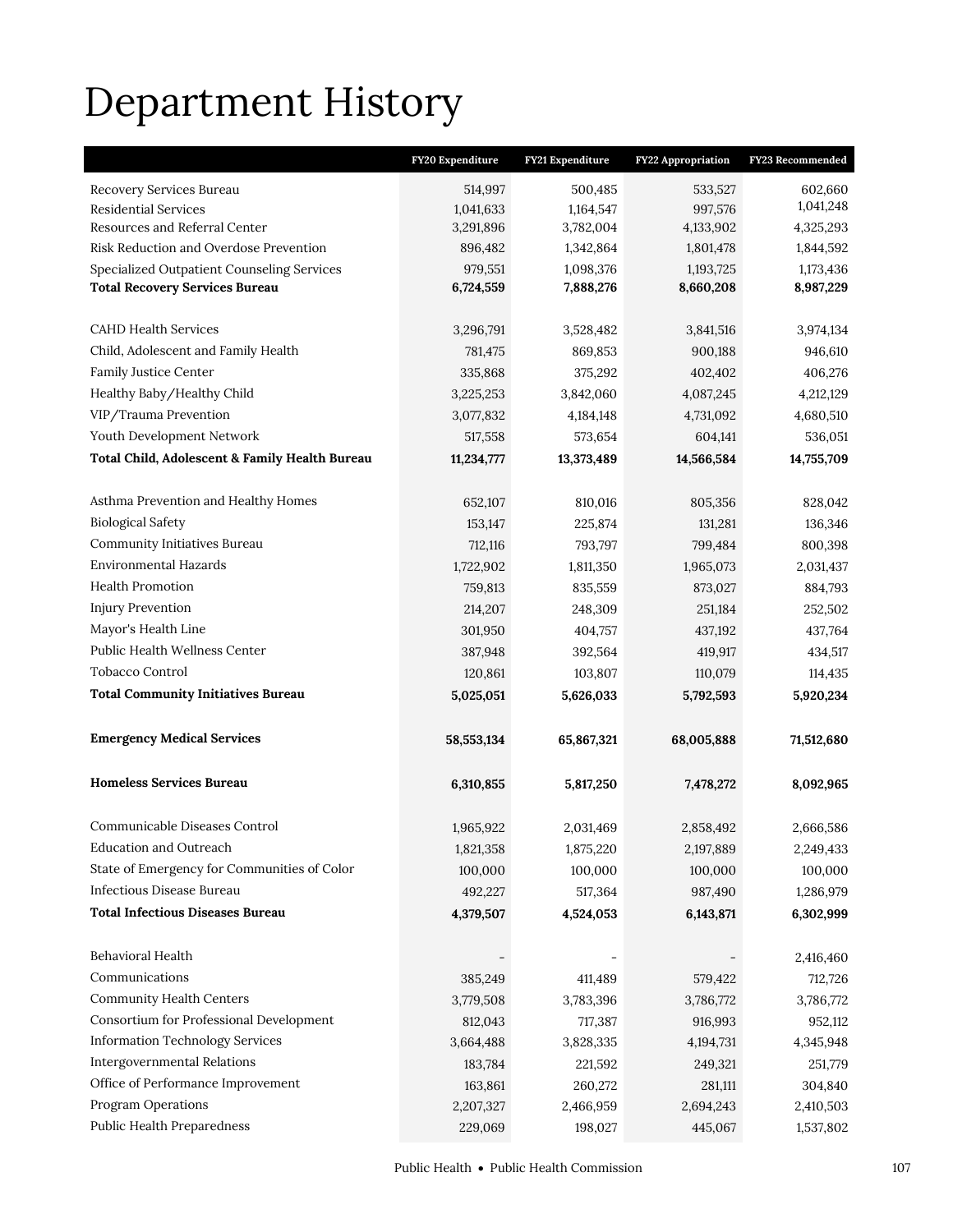| Racial Equity and Health Improvement             | 493,336                  | 1,157,027                | 1,820,459                 | 1,846,382            |
|--------------------------------------------------|--------------------------|--------------------------|---------------------------|----------------------|
| Research and Evaluation                          | 1,266,021                | 2,451,836                | 3,611,001                 | 3,612,167            |
| <b>Total Public Health Service Centers</b>       | 13,184,686               | 15,496,320               | 18,579,122                | 22,177,491           |
|                                                  |                          |                          |                           |                      |
| <b>Total Public Health Services Expenditures</b> | 105,412,569              | 118,592,742              | 129,226,539               | 137,749,307          |
|                                                  |                          |                          |                           |                      |
| Program Revenue EMS                              | 37,034,699               | 37,832,396               | 35,691,886                | 37,888,780           |
| Program Revenue Non EMS                          | 162,251                  | 446,788                  |                           |                      |
| <b>Public Health Program Revenue</b>             | 37,196,950               | 38,279,184               | 35,691,886                | 37,888,780           |
| TOTAL PUBLIC HEALTH SERVICES                     | 68,215,619               | 80,313,558               | 93,534,653                | 99,860,527           |
|                                                  | FY20 Expenditure         | FY21 Expenditure         | <b>FY22 Appropriation</b> | FY23 Recommended     |
|                                                  |                          |                          |                           |                      |
| Administration<br>Budget and Grants Office       | 499,922<br>1,251,400     | 517,340<br>1,357,162     | 810,920<br>1,489,494      | 798,797<br>1,330,530 |
| <b>Executive Director</b>                        | 1,552,258                | 1,119,898                | 1,548,089                 | 1,908,483            |
| Finance                                          | 2,756,543                | 3,005,592                | 3,220,411                 | 3,383,451            |
| <b>Human Resources</b>                           | 1,385,647                | 1,311,867                | 1,742,929                 | 1,740,835            |
| Labor and Employment                             | 379,306                  | 442,669                  | 462,643                   | 483,064              |
| Office of the General Counsel                    | 454,423                  | 953,607                  | 924,773                   | 932,884              |
| Security Administration                          | 3,745,680                | 3,803,059                | 4,153,082                 | 4,233,979            |
| Public Health Nursing Administration             | 7,875                    | 8,827                    | 12,500                    | 12,500               |
| Programs Professional Development                | 449                      | 240                      | 14,000                    | 14,000               |
| Health Insurance - Retirees                      | 2,251,128                |                          |                           |                      |
| <b>Administration Expenditures</b>               | 14,284,631               | 12,520,261               | 14,378,840                | 14,838,524           |
|                                                  |                          |                          |                           |                      |
| Administration Revenue                           | 6,502,685                | 6,463,526                | 4,286,383                 | 4,286,383            |
| TOTAL ADMINISTRATION                             | 7,781,946                | 6,056,735                | 10,092,457                | 10,552,141           |
|                                                  |                          |                          |                           |                      |
|                                                  | FY20 Expenditure         | FY21 Expenditure         | <b>FY22 Appropriation</b> | FY23 Recommended     |
| Albany Street Campus                             | 824,679                  | 725,059                  | 889,850                   | 918,595              |
| Long Island Campus                               | 1,097,641                | 1,240,870                | 1,322,040                 | 1,303,739            |
| Mattapan Campus                                  | 1,130,309                | 1,430,632                | 1,255,940                 | 1,224,046            |
| Northampton Square                               | 1,694,068                | 2,167,475                | 1,858,179                 | 1,970,794            |
| Property Administration                          | 671,328                  | 744,913                  | 943,607                   | 939,651              |
| Southampton Campus                               | 920,516                  | 832,829                  | 1,135,865                 | 1,259,585            |
| <b>Total Property Expenditures</b>               | 6,338,541                | 7,141,778                | 7,405,480                 | 7,616,409            |
|                                                  |                          |                          | 2,555,000                 |                      |
| Property Revenue<br>Trinity Utilities Provision  | 2,050,432<br>(2,000,000) | 3,669,361<br>(1,324,418) |                           | 2,555,000            |
|                                                  |                          |                          |                           |                      |
| <b>TOTAL PROPERTY</b>                            | 6,288,109                | 4,796,835                | 4,850,480                 | 5,061,409            |
|                                                  | FY20 Expenditure         | FY21 Expenditure         | FY22 Appropriation        | FY23 Recommended     |
| Other Post Employment Benefits (OPEB)            | 2,250,000                | 2,250,000                | 2,250,000                 | 2,250,000            |
| <b>Total Other Expenditures</b>                  | 2,250,000                | 2,250,000                | 2,250,000                 | 2,250,000            |
|                                                  |                          |                          |                           |                      |
| Change in Fund Balance                           | 8,869,753                | 13,056,401               |                           |                      |
| <b>COB Appropriation Grand Total</b>             | 93,405,427               | 106,473,529              | 110,727,590               | 117,724,077          |
|                                                  |                          |                          |                           |                      |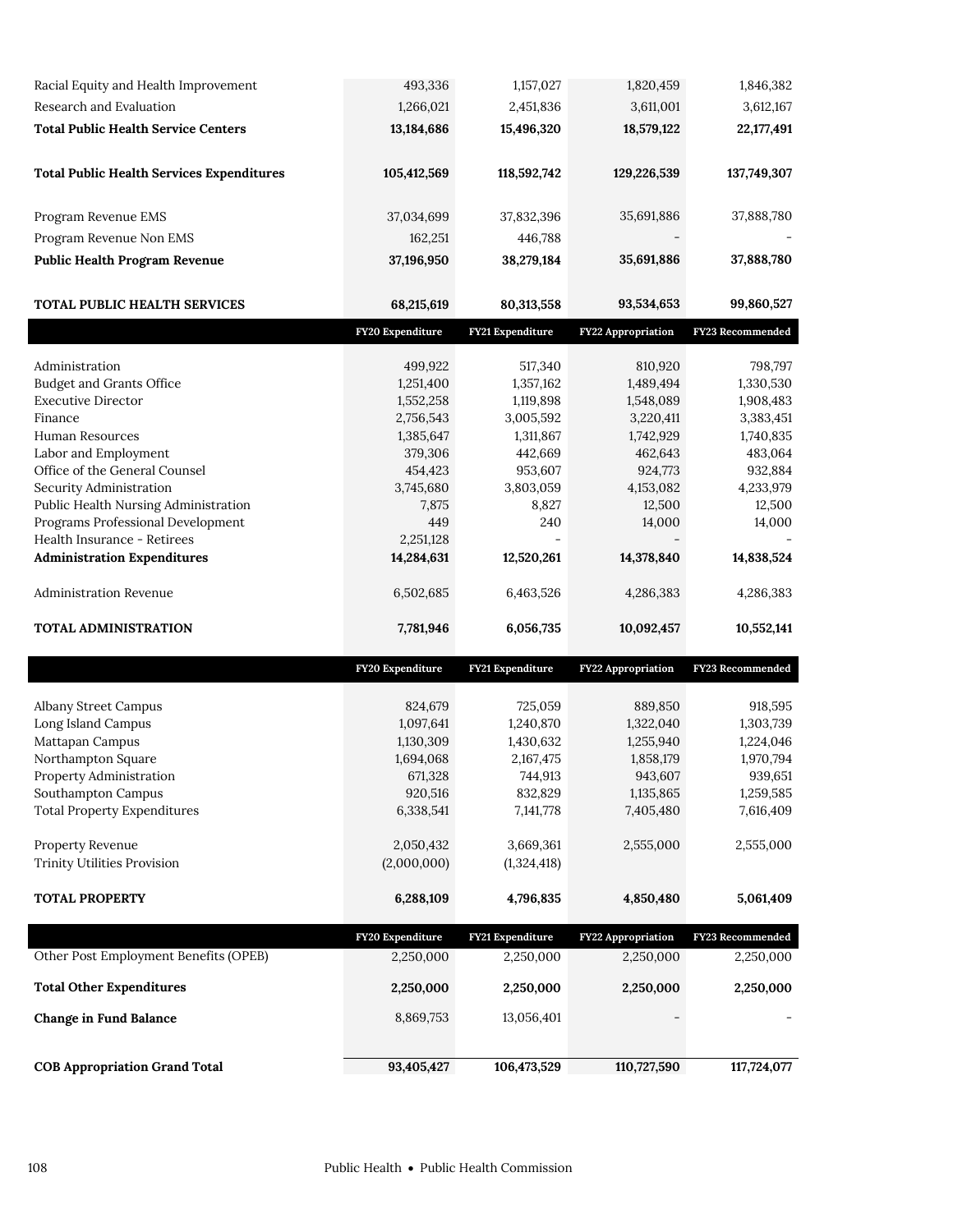# Personnel FTEs

| PUBLIC HEALTH PROGRAMS                              | FY22 Internal  | FY22 External            | FY22 Total   | FY23 Internal | FY23 External                    | FY23 Total    |
|-----------------------------------------------------|----------------|--------------------------|--------------|---------------|----------------------------------|---------------|
|                                                     |                |                          |              |               |                                  |               |
| Recovery Services Bureau                            | 3.37           |                          | 3.37         | 3.87          |                                  | 3.87          |
| <b>Community Prevention Services</b>                |                | 3.35                     | 3.35         |               | 2.80                             | 2.80          |
| <b>Residential Services</b>                         | 11.75          | 42.94                    | 54.69        | 12.25         | 39.54                            | 51.79         |
| Resources and Referral Center                       | 35.08          | 0.28                     | 35.36        | 34.86         | $\overline{\phantom{a}}$         | 34.86         |
| Risk Reduction and Overdose Prevention              | 17.30          | 19.35                    | 36.65        | 17.69         | 17.51                            | 35.20         |
| Specialized Outpatient Counseling Services          | 12.17          | 2.95                     | 15.12        | 12.00         | 3.12                             | 15.12         |
| Transitions                                         |                |                          |              |               | $\equiv$                         |               |
| <b>Total Bureau of Recovery Services</b>            | 79.67          | 68.87                    | 148.54       | 80.67         | 62.97                            | 143.64        |
|                                                     |                |                          |              |               |                                  |               |
| <b>Boston Healthy Start</b>                         |                | 4.37                     | 4.37         |               | 4.37                             | 4.37          |
| <b>CAHD Health Services</b>                         | 33.79          | 7.42                     | 41.21        | 34.29         | 9.42                             | 43.71         |
| Child, Adolescent and Family Health                 | 6.00           | $\overline{\phantom{a}}$ | 6.00         | 6.00          | $\overline{\phantom{a}}$         | 6.00          |
| Early Childhood Mental Health                       |                | 2.00                     | 2.00         |               | 3.00                             | 3.00          |
| Family Justice Center                               | 4.00           | $\overline{\phantom{m}}$ | 4.00         | 4.00          | $\overline{\phantom{a}}$         | 4.00          |
| Healthy Baby/Healthy Child<br>VIP/Trauma Prevention | 34.91          | 1.19                     | 36.10        | 34.91         | 1.19                             | 36.10         |
| Youth Development Network                           | 15.15          | 7.85                     | 23.00        | 15.05<br>6.00 | 7.95<br>$\overline{\phantom{a}}$ | 23.00<br>6.00 |
|                                                     | 6.50<br>100.35 |                          | 6.50         | 100.25        |                                  | 126.19        |
| Total Child, Adolescent, & Family Health            |                | 22.84                    | 123.19       |               | 25.94                            |               |
| <b>Bureau</b>                                       |                |                          |              |               |                                  |               |
| Asthma Prevention and Healthy Homes                 | 6.87           | 0.04                     | 6.90         | 6.87          | 0.04                             | 6.90          |
| <b>Biological Safety</b>                            | 0.83           | 0.22                     | 1.05         | 0.85          | 0.25                             | 1.10          |
| Community Initiatives Bureau                        | 5.40           |                          | 5.40         | 5.40          | $\overline{\phantom{a}}$         | 5.40          |
| <b>Environmental Hazards</b>                        | 15.10          | 7.15                     | 22.25        | 15.06         | 7.14                             | 22.20         |
| <b>Health Promotion</b>                             | 8.00           | $\overline{\phantom{a}}$ | 8.00         | 8.00          | $\overline{\phantom{a}}$         | 8.00          |
| <b>Injury Prevention</b>                            | 2.35           |                          | 2.35         | 2.35          | $\overline{\phantom{a}}$         | 2.35          |
| Mayor's Health Line                                 | 4.60           | 2.00                     | 6.60         | 4.60          | 1.00                             | 5.60          |
| Public Health Wellness Center                       | 4.86           | $\overline{\phantom{a}}$ | 4.86         | 4.86          | $\overline{\phantom{a}}$         | 4.86          |
| Tobacco Control                                     | 0.93           | 4.07                     | 5.00         | 0.95          | 4.05                             | 5.00          |
| <b>Total Community Initiatives Bureau</b>           | 48.94          | 13.48                    | 62.41        | 48.94         | 12.48                            | 61.41         |
|                                                     |                |                          |              |               |                                  |               |
| <b>Emergency Medical Services</b>                   | 425.00         | 1.50                     | 426.50       | 449.00        | 1.50                             | 450.50        |
| <b>Homeless Services Bureau</b>                     | 71.70          | 98.50                    | 170.20       | 71.70         | 120.50                           | 192.20        |
|                                                     |                |                          |              |               |                                  |               |
| AIDS Program                                        |                | 19.35                    | 19.35        | Ξ             | 17.54                            | 17.54         |
| CDC - Public Health Preparedness                    | $\equiv$       | 2.23                     | 2.23         | ۳             | 2.23                             | 2.23          |
| Communicable Diseases Control                       | 20.60          | $0.76\,$                 | 21.36        | 18.45         | $1.00\,$                         | 19.45         |
| <b>Education and Outreach</b>                       | 7.02           | 5.85                     | 7.02<br>5.85 | 7.40          | 5.65                             | 7.40<br>5.65  |
| <b>HIV</b> Dental<br>Infectious Disease Bureau      | 5.84           |                          | 5.84         | 8.36          |                                  | 8.36          |
| Tuberculosis Clinic                                 |                | 6.35                     | 6.35         |               | 5.37                             | 5.37          |
| <b>Total Infectious Disease Bureau</b>              | 33.46          | 34.54                    | 68.00        | 34.21         | 31.79                            | 66.00         |
|                                                     |                |                          |              |               |                                  |               |
| Behavioral Health                                   |                |                          |              | 4.00          |                                  | 4.00          |
| Communications                                      | 3.39           |                          | 3.39         | 4.39          |                                  | 4.39          |
| Consortium for Professional Development             | 7.85           | 0.15                     | 8.00         | 7.85          | 0.15                             | 8.00          |
| <b>Information Technology Services</b>              | 19.00          |                          | 19.00        | 19.00         |                                  | 19.00         |
| <b>Intergovernmental Relations</b>                  | 2.00           |                          | 2.00         | 2.00          |                                  | 2.00          |
| Office of Performance Improvement                   | 2.00           |                          | 2.00         | 2.00          |                                  | 2.00          |
| Program Operations                                  | 10.00          | L.                       | 10.00        | 9.00          | $\overline{\phantom{a}}$         | 9.00          |
| Public Health Preparedness                          | 1.26           | 16.15                    | 17.41        | 13.26         | 16.15                            | 29.41         |
| Racial Equity and Health Improvement                | 7.00           |                          | 7.00         | 8.00          | $\overline{\phantom{0}}$         | 8.00          |
| Research and Evaluation                             | 13.00          |                          | 13.00        | 13.00         | -                                | 13.00         |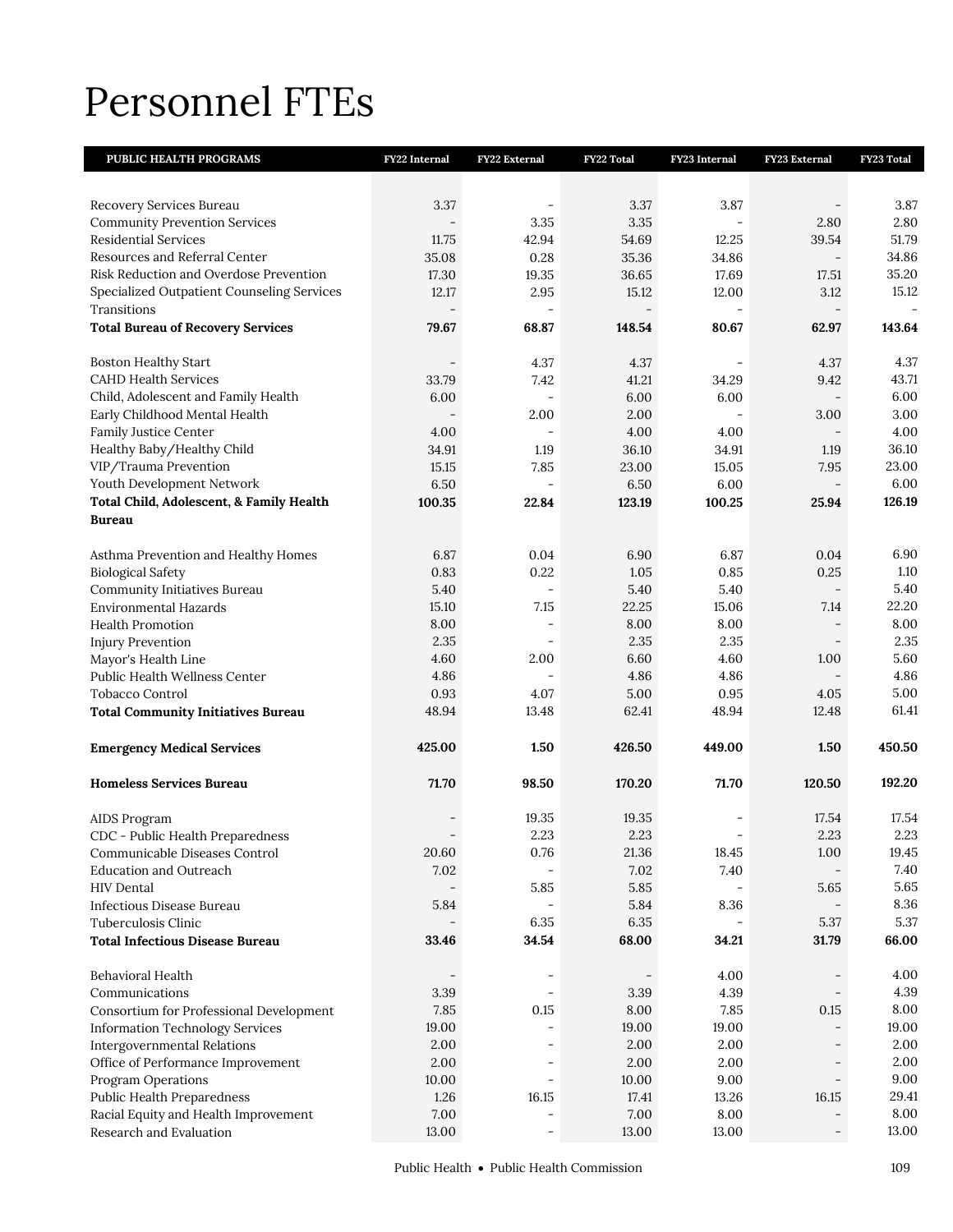| <b>Total Public Health Service Centers</b> | 65.50                | 16.30                    | 81.80             | 82.50               | 16.30         | 98.80             |
|--------------------------------------------|----------------------|--------------------------|-------------------|---------------------|---------------|-------------------|
| TOTAL PUBLIC HEALTH PROGRAMS               | 824.62               | 256.02                   | 1,080.64          | 867.27              | 271.47        | 1,138.74          |
| <b>ADMINISTRATION</b>                      | <b>FY22</b> Internal | FY22 External            | <b>FY22 Total</b> | FY23 Internal       | FY23 External | FY23 Total        |
|                                            |                      |                          |                   |                     |               |                   |
| Administration                             | 6.00                 | $\overline{\phantom{a}}$ | 6.00              | 6.00                |               | 6.00              |
| Budget and Grants Office                   | 10.25                |                          | 10.25             | 9.60                |               | 9.60              |
| <b>Executive Director</b>                  | 7.00                 | ۰                        | 7.00              | 9.00                |               | 9.00              |
| Finance                                    | 24.00                | ۰                        | 24.00             | 24.00               |               | 24.00             |
| Human Resources                            | 10.00                |                          | 10.00             | 10.00               |               | 10.00             |
| Labor and Employment                       | 3.00                 | $\equiv$                 | 3.00              | 3.00                |               | 3.00              |
| Office of the General Counsel              | 6.00                 | $\equiv$                 | 6.00              | 6.00                |               | 6.00              |
| Security Administration                    | 47.00                | -                        | 47.00             | 47.00               |               | 47.00             |
| TOTAL ADMINISTRATION                       | 113.25               | ۰                        | 113.25            | 114.60              |               | 114.60            |
| <b>PROPERTY</b>                            | FY22 Internal        | <b>FY22 External</b>     | <b>FY22 Total</b> | <b>FY23</b> Interal | FY23 External | <b>FY23 Total</b> |
| Albany Street Campus                       | 3.60                 |                          | 3.60              | 4.00                |               | 4.00              |
| Long Island Campus                         | 1.20                 | -                        | 1.20              | 0.80                |               | 0.80              |

Mattapan Campus 2.90 2.90 - 2.90 2.70 2.70 2.70 Northampton Square 6.95 6.95 - 6.95 7.55 7.55 7.55 Southampton Campus 2.35 2.35 - 2.35 1.95 1.95 Property Administration 6.00 6.00 - 6.00 6.00 6.00 6.00

**TOTAL PROPERTY 23.00 - 23.00 23.00 - 23.00** 

**TOTAL FTEs 960.87 256.02 1,216.89 1,004.87 271.47 1,276.34**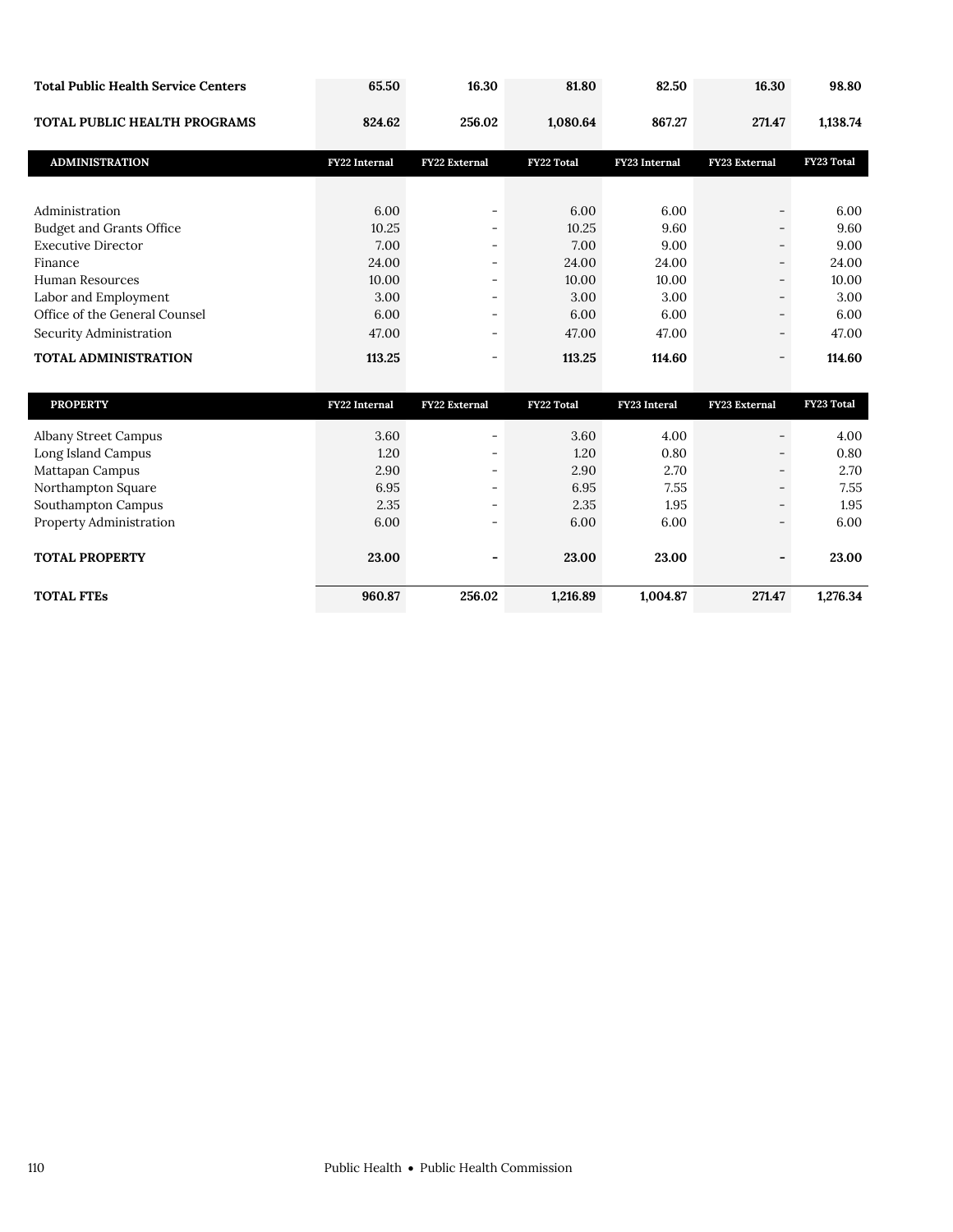# <span id="page-10-0"></span>Program 1. Public Health Services

## **Bisola Ojikutu,** *Executive Director,* **Organization 620100**

## **Program Description**

The Boston Public Health Commission promotes the health of the people of Boston by protecting and fostering the three core functions of public health: assessment, assurance and policy development. It carries out these functions through a wide variety of activities including health promotion and disease prevention initiatives (such as neighborhood outreach and community education); provision of critical health services for vulnerable, under-served and at-risk populations (such as health and wellness clinical and education services for school aged children, emergency shelter and transitional housing and support services for the homeless, and substance abuse treatment for those suffering from addiction); emergency preparedness and response (such as pre-hospital emergency medical care and transport , infectious disease surveillance and outbreak control, and environmental hazards prevention and response); monitoring and reporting on the health status of the city's residents (such as city wide and disease specific health status reports); and development of public policy approaches that support positive health outcomes (such as tobacco control, banning the use of transfats in food establishments, regulating biological laboratories, and environmental health regulations).

#### **Performance**

## **Goal:** Advance Healthy Equity

| <b>Performance Measures</b>                                                                    | Actual '20 | <b>Actual</b> '21 | Projected '22 | Target '23 |
|------------------------------------------------------------------------------------------------|------------|-------------------|---------------|------------|
| % HIV services clients from<br>communities of color                                            | 76%        | 75%               | 75%           | 75%        |
| Number of individuals who receive<br>trauma-informed services                                  | 1.162      | 842               | 800           | 800        |
| Individuals who received insurance<br>through assistance from the Mayor's<br>Health Line (MHL) |            | 848               | 950           | 850        |

## **Goal:** Improve median response times

| <b>Performance Measures</b>                  | <b>Actual</b> '20 | <b>Actual</b> '21 | Projected '22 | Target '23 |
|----------------------------------------------|-------------------|-------------------|---------------|------------|
| Median response time for Priority 1<br>calls | 6                 | 6                 | 6.5           | 6          |
| Median response time for Priority 2<br>calls | 8.2               | 8.7               |               |            |
| Median response time for Priority 3<br>calls | 7.9               | 7.7               | 8.6           | 8.0        |

## Goal: Respond to critical public health issues

| <b>Performance Measures</b>                                                  | Actual '20 | <b>Actual</b> '21 | Projected '22 | Target '23 |
|------------------------------------------------------------------------------|------------|-------------------|---------------|------------|
|                                                                              |            |                   |               |            |
| % of active Boston TB cases<br>completing an adequate course of<br>treatment | 100%       | 100\%             | 100%          | 100%       |
| % of babies who are low birthweight                                          | 8.7%       | 8.7%              | 8.6%          | 8.6%       |
| % of tobacco retailers adhering to<br>youth access regulations               | 73%        | 97%               | 88%           | 88%        |
| Adult smoking rate                                                           | 16.2       | 0.2               | 0.1           | 0.1        |
| ED visits for asthma in children ages<br>5 and younger (per 10,000)          | 319        | 319               | 296           | 296        |
| Number of homeless individuals<br>placed in permanent housing                | 389        | 356               | 430           | 450        |
| Number of individuals placed in<br>recovery services                         | 11.106     | 2,461             | 2.800         | 2,800      |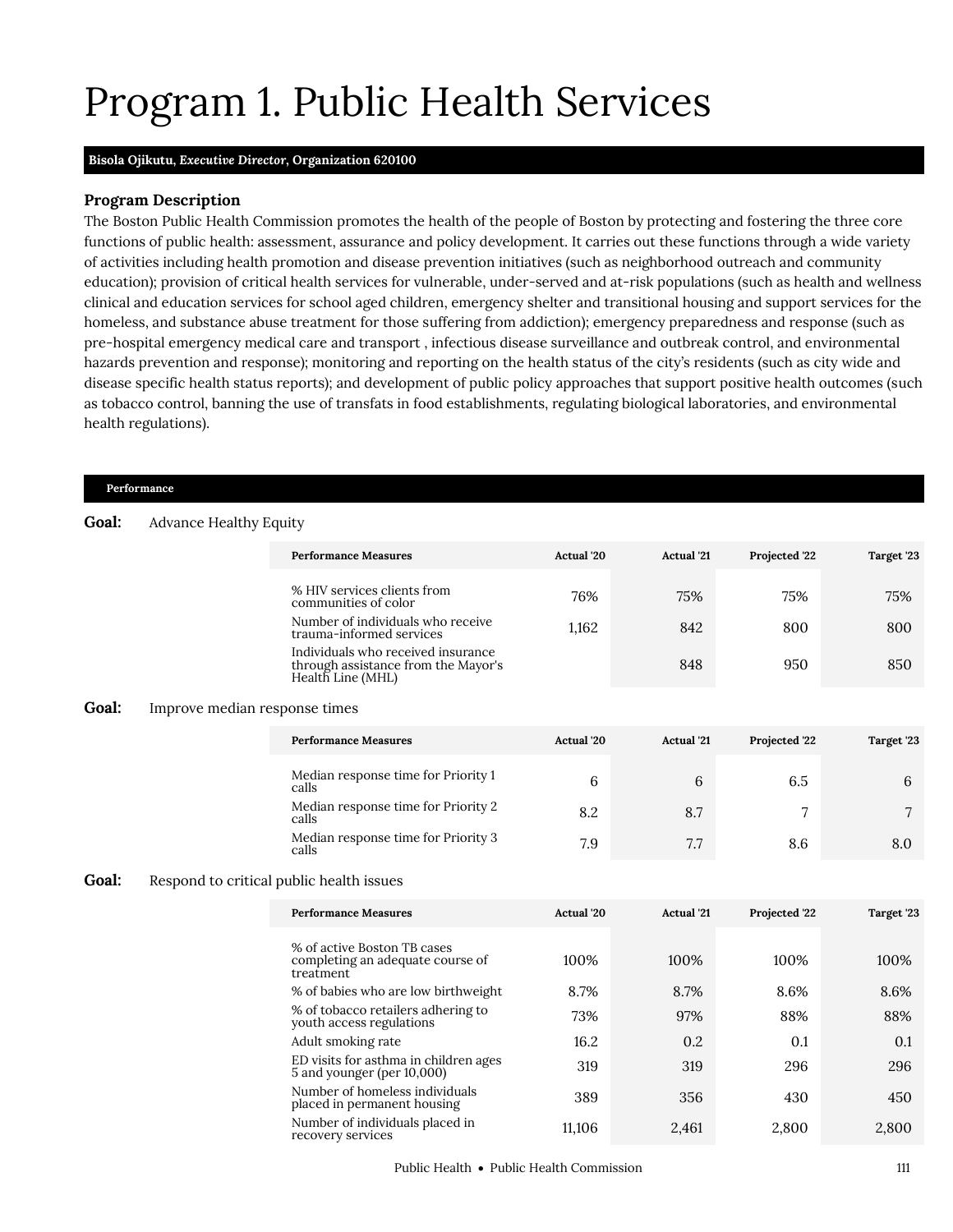# **Goal:** Strengthen partnerships with healthcare

| <b>Performance Measures</b>                            | <b>Actual</b> '20 | <b>Actual</b> '21 | <b>Projected 22</b> | Target '23 |
|--------------------------------------------------------|-------------------|-------------------|---------------------|------------|
| Individuals served by the Mayor's<br>Health Line (MHL) | 13.047            | 13.715            | 9.000               | 12.500     |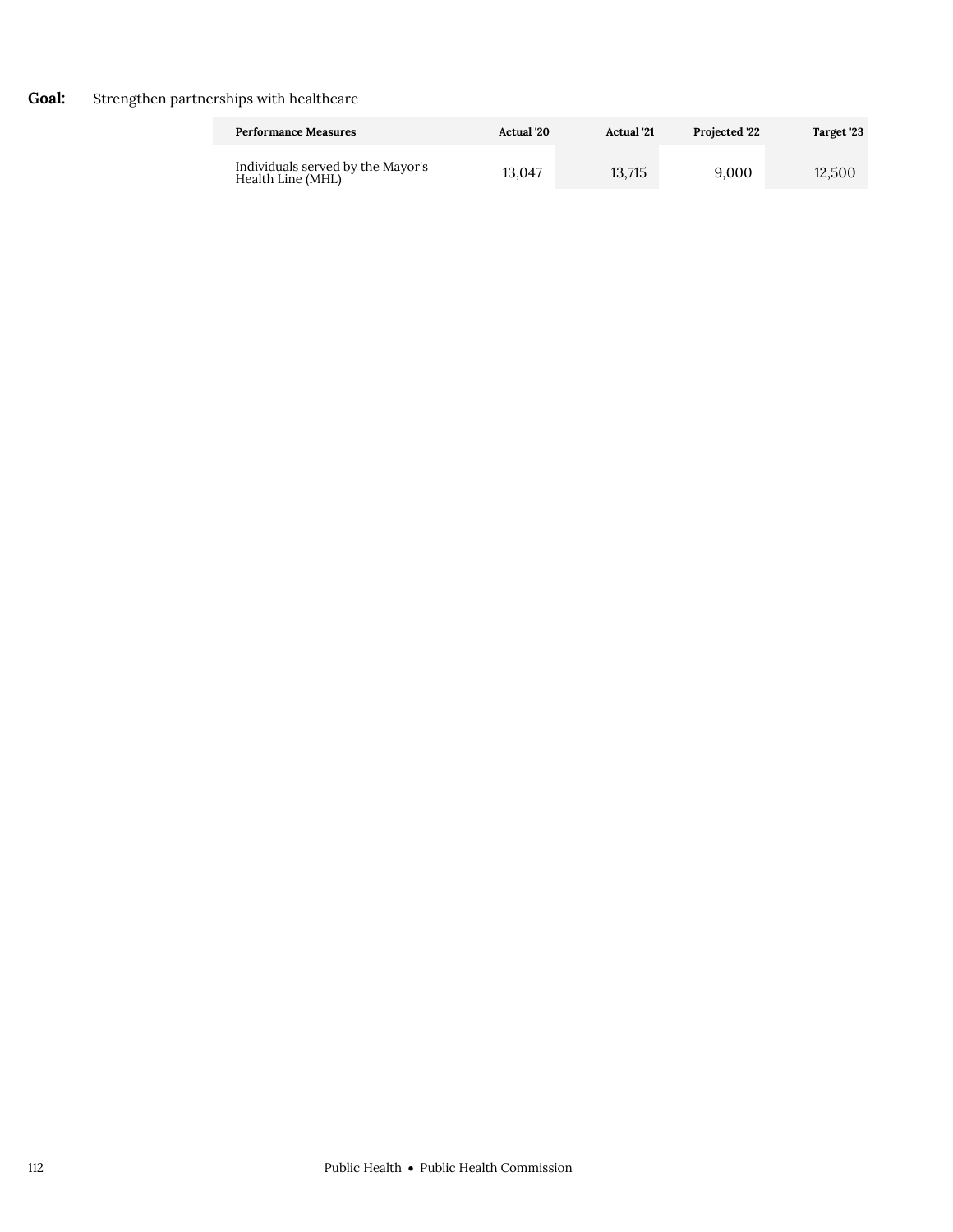# External Funds Projects

**Bureau of Recovery Services**

**Ambulatory Services**

## **Project Mission**

Funding obtained from the Massachusetts Department of Public Health for outpatient substance misuse counseling and treatment services provided to residents of Boston.

## **American Rescue Plan Act (ARPA)**

## **Project Mission**

Funding from the Coronavirus Local Fiscal Recovery Funds (CLFRF) established by the American Rescue Plan Act (ARPA) to provide low threshold housing and spaces, harm reduction, workforce development, and coordinated public health responses in target areas.

## **Boston Healthcare for the Homeless Program Mobile Outreach**

#### **Project Mission**

Funding obtained from the RIZE Foundation to continue the work of the CareZone van and augment harm reduction services by adding fentanyl drug checking to the menu of Access Harm reduction Overdose Prevention Education (AHOPE) services provided to active users.

**Engagement Center TEA**

## **Project Mission**

Funding from Massachusetts DPH to provide triage, engagement, and assessment services for individuals in need of space during the day.

## **Entre Familia Food Stamps**

## **Project Mission**

Funding from the Supplemental Nutrition Assistance Program (SNAP) for meals provided to Entre Familia residents.

## **Entre Familia Pregnant and Post-Partum Women (PPW) Wellness Program**

## **Project Mission**

Funding from Substance Abuse and Mental Health Services Administration (SAMHSA) to integrate primary care, health education, pre-natal and post-natal care and pediatric services into the family residential substance use disorder treatment model at Entre Familia.

## **Entre Familia - Residential Treatment Program**

### **Project Mission**

Funding from the Massachusetts Department of Public Health (MDPH) and Transitional Aid to Needy Families (TANF) to provide residential substance abuse treatment for women and children. This funding also provides for day care for children whose parents are enrolled in Entre Familia.

## **Entre Familia Third Party Income**

#### **Project Mission**

Revenue generated through the Entre Familia Family Residential Program under the Family Residential Recovery Service (RRS) level of care now billable to third party payers.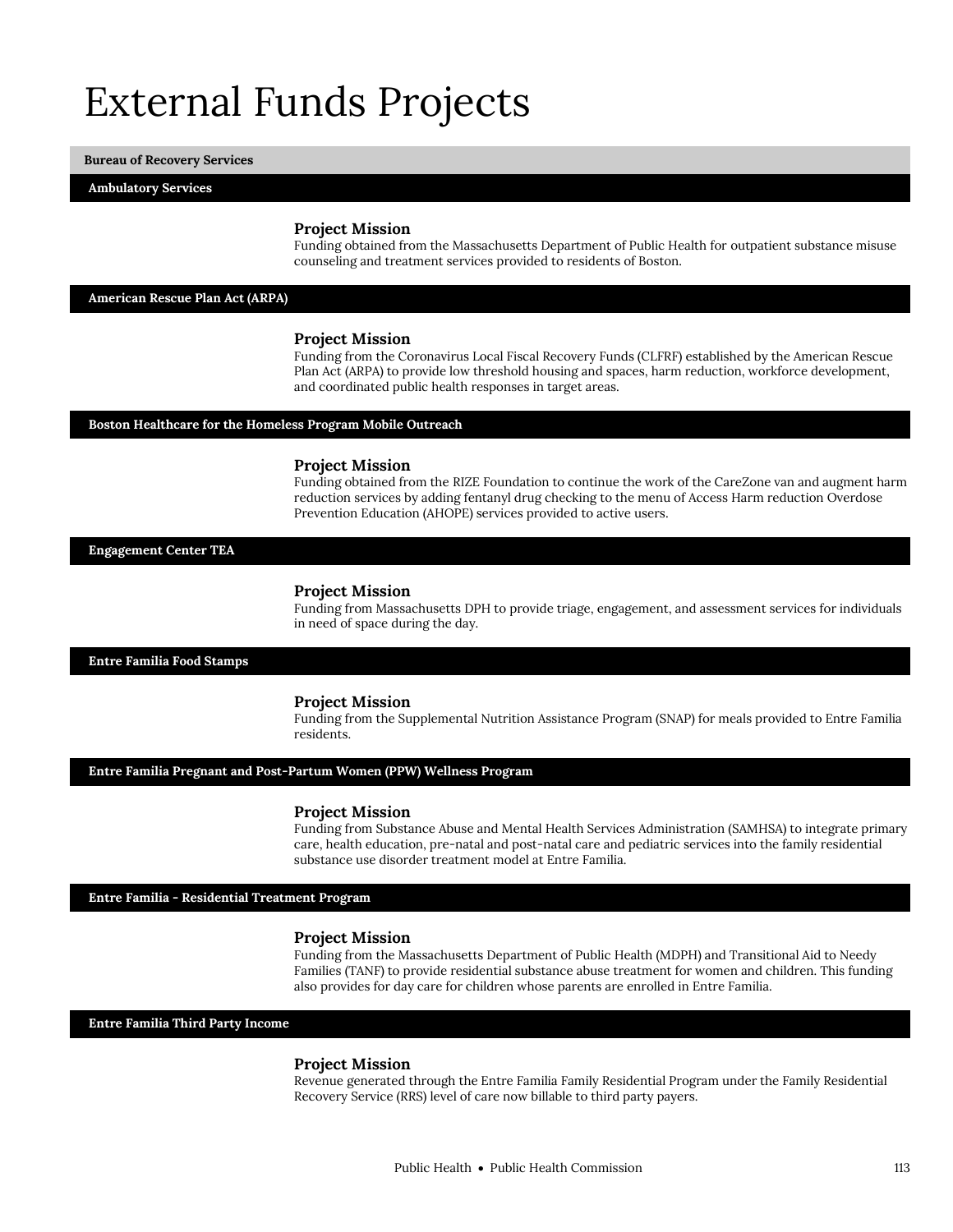Funding obtained from the RIZE Foundation to continue the work of the CareZone van and augment harm reduction services by adding fentanyl drug checking to the menu of Access Harm reduction Overdose Prevention Education (AHOPE) services provided to active users.

**Mass Call 3 Cluster**

## **Project Mission**

Funding from Massachusetts Department of Public Health to provide collaborative for action, leadership and learning 3 (Mass Call 3) substance misuse prevention programs.

## **MBHP Wyman Re-Entry**

#### **Project Mission**

Revenue generated through the Wyman Recovery Home under the Residential Recovery Service (RRS) level of care now billable to third party payers.

#### **Outpatient Income**

## **Project Mission**

Funding obtained from reimbursements from health insurance providers to provide group counseling and individual therapy for women enrolled in the Mom's Project. Funding obtained from third party billing for a comprehensive outpatient substance abuse treatment and case management program for male residents of Boston.

## **Overdose Education and Syringe Services Programing**

## **Project Mission**

Funding from the Massachusetts Department of Public Health (MDPH) for integrated HIV/HCV/STI testing, harm reduction activities, overdose prevention, connection to treatment, and needle exchange for injecting drug users. The goal of this initiative is to reduce the incidence of HIV and hepatitis infections among injecting drug users.

#### **Post Overdose Intervention Follow Up**

### **Project Mission**

Funding obtained from the Massachusetts Department of Public Health to continue the Post Overdose Response Team (PORT) initiative. PORT sends a harm reduction specialist and recovery coach to visit with residents in their home following an overdose event. Treatment, recovery coaching and harm reduction services are offered as part of the visit.

## **South Boston Collaborative Inc**

## **Project Mission**

Funding obtained from third-party billing for outpatient substance abuse services provided to young adults and adolescents residents of Boston.

**Substance Abuse Prevention Collaboration**

## **Project Mission**

Funding from the Massachusetts Department of Public Health (MDPH) focusing on substance use disorder prevention and underage drinking prevention efforts targeting youth across Boston.

#### **Transitions**

#### **Project Mission**

Funding from the Massachusetts Department of Public Health (MDPH) Bureau of Substance Abuse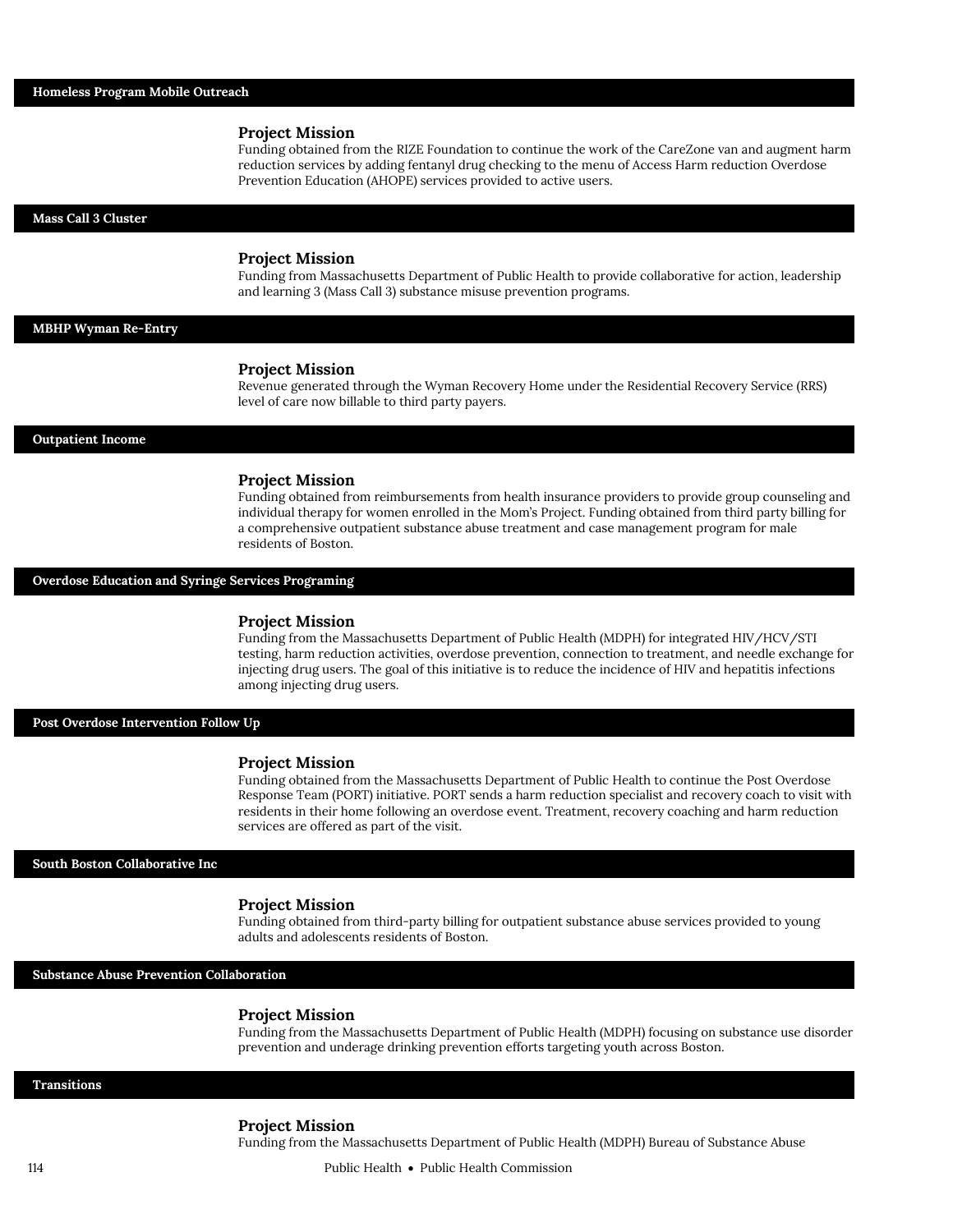Services for a 40-bed Transitional Support Services Program to provide intensive substance abuse counseling and short-term residence for men and women being discharged from detoxification programs and awaiting placement in residential recovery.

## **Women and Families Division**

#### **Project Mission**

Funding from donations to the women's program and DPH reimbursements.

#### **Wyman Recovery Home**

#### **Project Mission**

Funding from the Massachusetts Department of Public Health (MDPH) Bureau of Substance Abuse Services for 25 beds to provide 4-6 months of substance use disorder recovery home services for clients with a history in the correctional system.

**Child, Adolescent, Family Health**

**American Rescue Plan Act (ARPA)**

## **Project Mission**

Funding from the Coronavirus Local Fiscal Recovery Funds (CLFRF) established by the American Rescue Plan Act (ARPA) to provide suicide prevention and violence prevention services.

## **After School Out of School Time**

### **Project Mission**

After-school and out-of-school time programs provide quality academic and social supports to students both during the school year and the summer months. High-quality after-school programs supplement learning initiated during the traditional school day and help kids develop into productive citizens and healthy members of their communities.

#### **Boston F.I.R.S.T. Systems of Care**

#### **Project Mission**

Funding from the Substance Abuse and Mental Health Services Administration (SAMHSA) to develop a system of care with the Department of Child and Family Services (DCF) and Children's Services of Roxbury (CSR) focusing on early childhood mental health of infants and toddlers (birth to 48 months) who are involved with the state child welfare system. This grant is funded for 4 years (October 2019-September 2023) pending annual renewal from SAMHSA. It is the Family Independence, Resilience, Support, and Treatment System of Care (FIRST SOC). Three direct service grant staff will be employed by CSR and work closely with grant staff from BPHC to design and deliver services and systems change projects in partnership with DCF.

## **Boston Healthy Start Initiatives (BHSI)**

## **Project Mission**

Boston Healthy Start Initiative aims to reduce disparities in infant mortality and adverse perinatal outcomes by (1) improving access to quality health care and services for women, infants and children (2) strengthening the health workforce (3) building healthy communities and (4) promoting and improving health equity by connecting with appropriate organizations and strengthening family resilience. BHSI funds 5 sites which include community-based health centers and a hospital. The families served are residents of the Boston neighborhoods of Dorchester, Mattapan, and Roxbury. Each BHSI site provides intensive case management services to Black and Latina pregnant women, prenatally and postpartum for up to 18 months post-delivery. It also supports the Father Friendly Initiative (FFI), an initiative to strengthen families by providing men with support related to life planning and informed fatherhood. This project is funded by Health Resources and Services Administration (HRSA).

## **Capacity Building & Training Initiative**

## **Project Mission**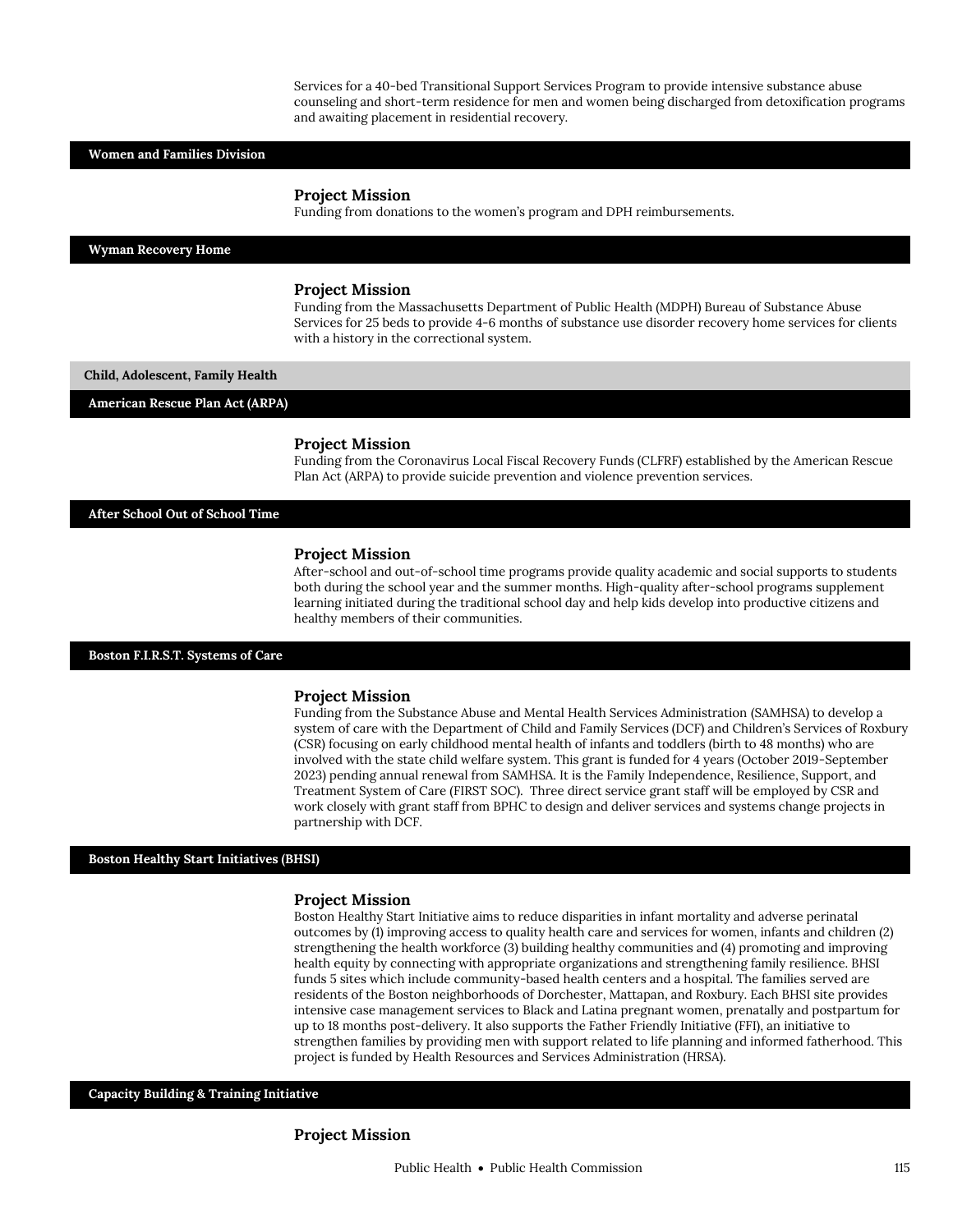The Division of Violence Prevention's Capacity Building & Training Initiative (CBTI) prevents and addresses violence by strengthening trauma-informed and equitable approaches among providers and systems serving children, adults and families in Boston and beyond. We do this through two key strategies: innovative workforce development initiatives and building the organizational capacity of our governmental and community partners.

## **Community Based Crime Reduction (CBCR)**

#### **Project Mission**

The CBCR grant will be used to fund a two-prong violence prevention strategy in the Bowdoin Geneva neighborhood. We will partner with Dorchester Bay Economic Development Corp and College Bound to increase services for the Re-Entry population in the neighborhood. Additionally, we will partner with Boston Police Department (BPD)/C-11 and various neighborhood service providers and resident associations to implement Crime Prevention Through Environmental Design (CPTED). Through CPTED, neighborhood groups will partner with BPD/C-11 to identify areas of the neighborhood for enhancement projects aimed at reducing crime and increasing social cohesion.

## **COVID-19 Disparities**

#### **Project Mission**

Funding from the Centers for Disease Control and Prevention to address COVID-19 related health disparities and advance health equity.

## **Family Planning Services**

#### **Project Mission**

Funding from the Action for Boston Community Development (ABCD) to employ a full-time health educator to provide services at 8 school-based health centers.

#### **Ford Foundation Grant**

#### **Project Mission**

Funding to provide salary reimbursement for one BPHC employee (Mariam Gulaid) to support the White House Office of Science Technology and Policy (OSTP) for 1 year.

## **MHAP for Kids**

#### **Project Mission**

Mental Health Advocacy Program for Kids funding provided by MA Probation Service to improve special education services, coordinate community based mental health services, advocate for general education accommodations and assist with health insurance coverages.

## **Model State Supported AHEC**

## **Project Mission**

Funding from the statewide Area Health Education Center (AHEC) through UMass/Medical Center to develop and implement strategies to foster and provide community based training and education to individuals seeking careers in health professions within underserved areas for the purpose of developing and maintaining a diverse care workforce that is prepared to deliver high quality care, with an emphasis on primary care, in underserved areas or for health disparity populations, in collaboration with health care workforce development programs and in health care safety net sites.

## **Opioid Affected Youth**

## **Project Mission**

The grant will fund sites to develop a data driven coordinated response to identify and address challenges resulting from opioid abuse that are impacting youth and community safety.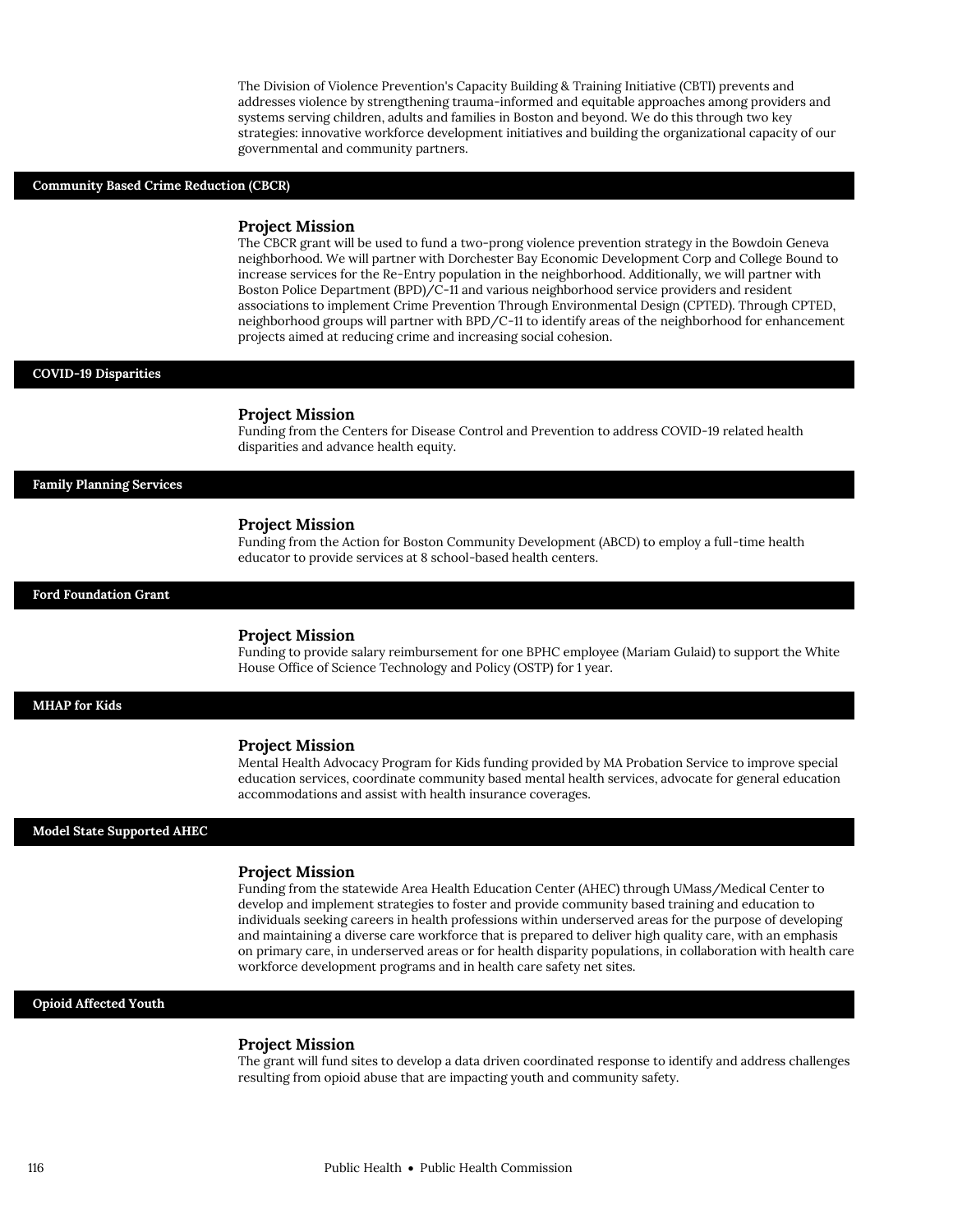CDC provided funding to assist the CAFH bureau in addressing youth violence, teen dating violence, adverse childhood experiences (ACEs), and other conditions that put communities at a greater risk for violence.

## **Safe and Successful Youth Initiative**

## **Project Mission**

Funding from state Health & Human Services budget that supports the city's PACT initiative as a passthrough from the Boston Police Department. PACT actively engages with individuals who are at high risk of being victims or perpetrators of violence. Individuals are identified by BPD as in need of services and BPHC contracts with 15 community-based organizations to provide a wide variety of support to these individuals, including education/training, job placement and housing.

## **School Based Health**

## **Project Mission**

Funding from the Massachusetts Department of Public Health (MDPH) to support medical services to students served by school-based health centers located in 8 Boston Public High Schools.

## **School Health Programs-Income**

## **Project Mission**

Funding received from third-party payers for services provided to students in school-based health centers. Funding supports medical services to students served by school-based health centers located in 8 Boston Public High Schools.

#### **Shannon Grant**

## **Project Mission**

Provides training to 15-20 Youth Organizers in community organizing and a public health approach to violence prevention, issue advocacy and creating a social market/media campaign all focused on preventing gun violence.

## **Start Strong Healthy Relationships Grant**

#### **Project Mission**

Develop and implement a sexual assault and dating violence prevention program focused on middle and high school youth of color and LGBTQ youth of color in Boston Public Schools with the aim of building healthy relationships and youth dating and sexual violence peer leadership programs.

## **Trauma Recovery and Support**

## **Project Mission**

Funding from Boston Children's Hospital the Neighborhood Trauma Team Network which provides trauma response and recovery services to Boston residents impacted by community gun violence. These funds will support a BPHC a Program Manager – Performance Analytics. whose key responsibilities is the development of data management protocols and oversight of data management systems.

## **Welcome Family**

#### **Project Mission**

Funding through Department of Public Health. The Welcome Family is a program that offers a universal, one-time home visit to mothers with newborns. The one-time home visit is conducted by a maternal child health nurse up to eight weeks postpartum and last approximately 90 minutes. Mothers are the primary target population, but any caregiver is eligible, including fathers, grandparents, adoptive and foster parents.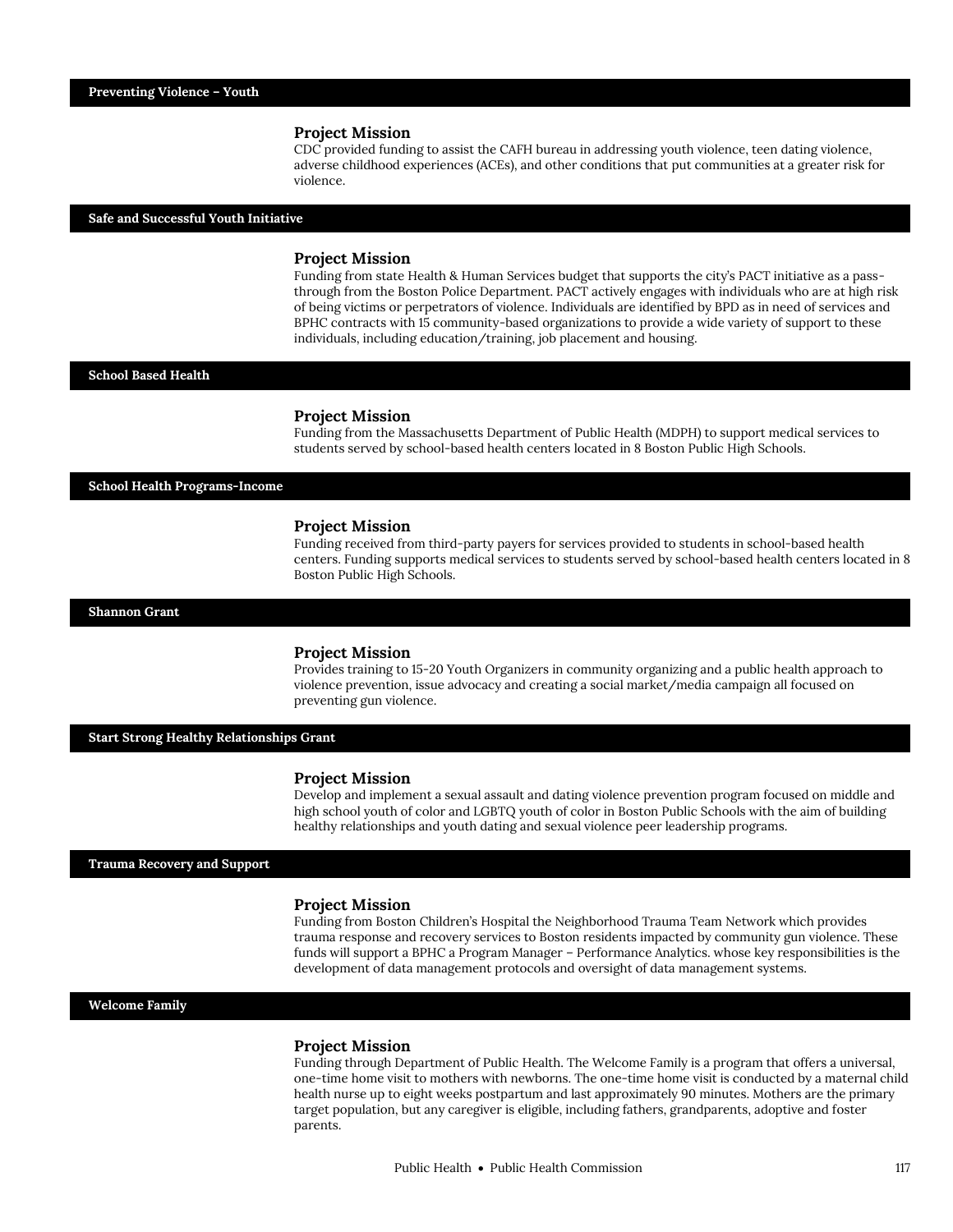| American Rescue Plan Act (ARPA)       |                                                                                                                                                                                                                                                                                                                                                                                                                                                                                                                                                                                               |
|---------------------------------------|-----------------------------------------------------------------------------------------------------------------------------------------------------------------------------------------------------------------------------------------------------------------------------------------------------------------------------------------------------------------------------------------------------------------------------------------------------------------------------------------------------------------------------------------------------------------------------------------------|
|                                       | <b>Project Mission</b><br>Funding from the Coronavirus Local Fiscal Recovery Funds (CLFRF) established by the American Rescue<br>Plan Act (ARPA) to provide Social Determinants of Health Community Grant Programs.                                                                                                                                                                                                                                                                                                                                                                           |
| <b>Asbestos Removal Permits</b>       |                                                                                                                                                                                                                                                                                                                                                                                                                                                                                                                                                                                               |
|                                       | <b>Project Mission</b><br>Funding obtained from permit fees paid for the regulation of asbestos abatement work in the city of<br>Boston.                                                                                                                                                                                                                                                                                                                                                                                                                                                      |
| <b>Asthma CHW Training</b>            |                                                                                                                                                                                                                                                                                                                                                                                                                                                                                                                                                                                               |
|                                       | <b>Project Mission</b><br>For coordination of a comprehensive training series for CHWs and Supervisors focused on asthma home<br>visits and relevant content.                                                                                                                                                                                                                                                                                                                                                                                                                                 |
| <b>Bio-Safety Income</b>              |                                                                                                                                                                                                                                                                                                                                                                                                                                                                                                                                                                                               |
|                                       | <b>Project Mission</b><br>Funding obtained from annual issuance of permits to entities seeking to conduct biological research with<br>high risk agents (BSL-3 and BSL-4).                                                                                                                                                                                                                                                                                                                                                                                                                     |
| <b>BOLD Alzheimer's</b>               |                                                                                                                                                                                                                                                                                                                                                                                                                                                                                                                                                                                               |
|                                       | <b>Project Mission</b><br>Promotes a strong public health approach to Alzheimer's disease and related dementias (ADRD). BPHC is<br>focused on changing systems, environments, and policies to promote risk reduction, to improve early<br>diagnosis, to prevent and manage comorbidities, and to avoid hospitalizations. To accomplish this public<br>health approach to Alzheimer's disease, BPHC is using data to set priorities, develop public health actions,<br>address social determinants of health, and to provide support for caregivers who take care of people with<br>dementias. |
| <b>Boston CHW COVID Response</b>      |                                                                                                                                                                                                                                                                                                                                                                                                                                                                                                                                                                                               |
|                                       | <b>Project Mission</b><br>Funding from the Centers for Disease Control and Prevention for to support community health workers in<br>COVID-19 response.                                                                                                                                                                                                                                                                                                                                                                                                                                        |
| Boston Safe Shops Nail Salon          |                                                                                                                                                                                                                                                                                                                                                                                                                                                                                                                                                                                               |
|                                       | <b>Project Mission</b><br>Funding obtained from issuing permits for operation of nail salons.                                                                                                                                                                                                                                                                                                                                                                                                                                                                                                 |
| <b>Boston Tobacco Control - DPH</b>   |                                                                                                                                                                                                                                                                                                                                                                                                                                                                                                                                                                                               |
|                                       | <b>Project Mission</b><br>Funding from the Massachusetts Department of Public Health (MDPH) to educate and enforce compliance<br>of the local laws, ordinances and regulations.                                                                                                                                                                                                                                                                                                                                                                                                               |
| <b>Boston Tobacco Control - Fines</b> |                                                                                                                                                                                                                                                                                                                                                                                                                                                                                                                                                                                               |

Funding obtained from City tobacco ordinance fines, including the sale of tobacco to minors.

**Community Initiatives Bureau**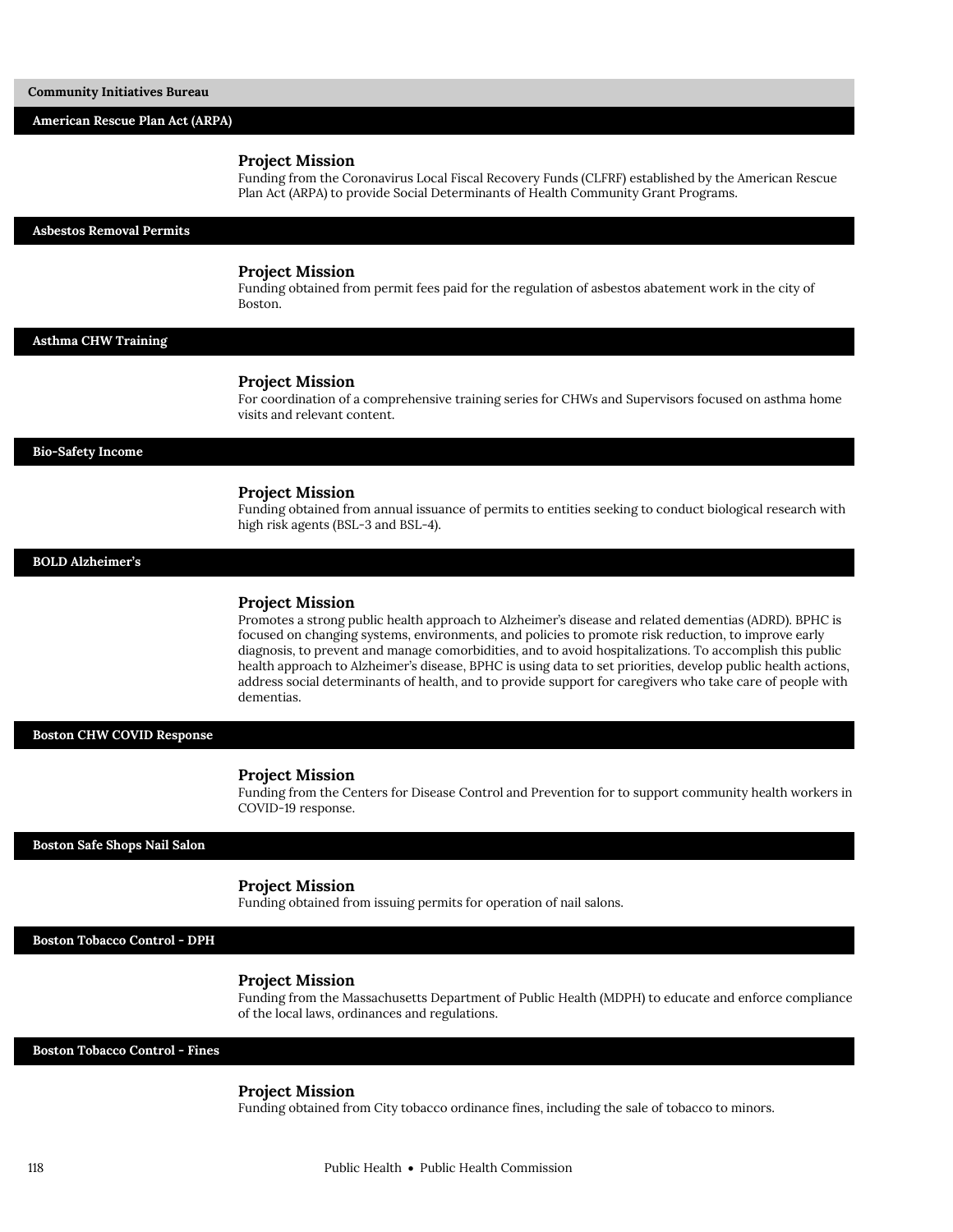Funding obtained from permits for tobacco retailers.

**BPHC Permits**

### **Project Mission**

Funding obtained from issuing permits for operation of body art facilities; licenses for body art practitioners; permits for private water well construction and/or operation; and permits for operation of junkyards, recycling businesses, waste container storage lots and issuing burial permits per state regulations with information obtained from original death certificates submitted by funeral directors for permanent registration with City of Boston Death Registry.

## **Cancer Transportation**

#### **Project Mission**

The program purchases low-cost taxi coupons that are distributed to patients who don't have access to reliable transportation to get to appointments.

### **Childhood Injury Prevention**

## **Project Mission**

Income from sale of window guards and bicycle helmets to the public at a below-cost rate.

## **Childhood Lead Poisoning Prevention**

### **Project Mission**

Funding from the Massachusetts Department of Public Health (MDPH) and the federal Centers for Disease Control and Prevention to respond to elevated blood lead levels in children under six years of age. Staff members provide education, environmental and medical follow-up to ensure proper treatment, improved health status and the abatement of lead paint hazards.

## **CHOICES Project**

#### **Project Mission**

The Childhood Obesity Intervention Cost-Effectiveness Study (CHOICES) project supports states, cities and counties in preventing childhood obesity by building local capacity among decision-makers to choose and implement cost-effective strategies.

#### **Connecting Consumers with Care**

## **Project Mission**

Funding from Blue Cross Blue Shield Foundation to help consumers enroll in and maintain access to coverage, collaborate with advocacy organizations to address system-level barriers, and educate and equip consumers to utilize the health care system more effectively and appropriately.

## **Death Registry/ Burial Permits**

#### **Project Mission**

Funding obtained from issuing burial permits per state regulations with information obtained from original death certificates submitted by funeral directors for permanent registration with City of Boston Death Registry.

## **COVID-19 Disparities**

## **Project Mission**

Funding from the Centers for Disease Control and Prevention to address COVID-19 related health disparities and advance health equity.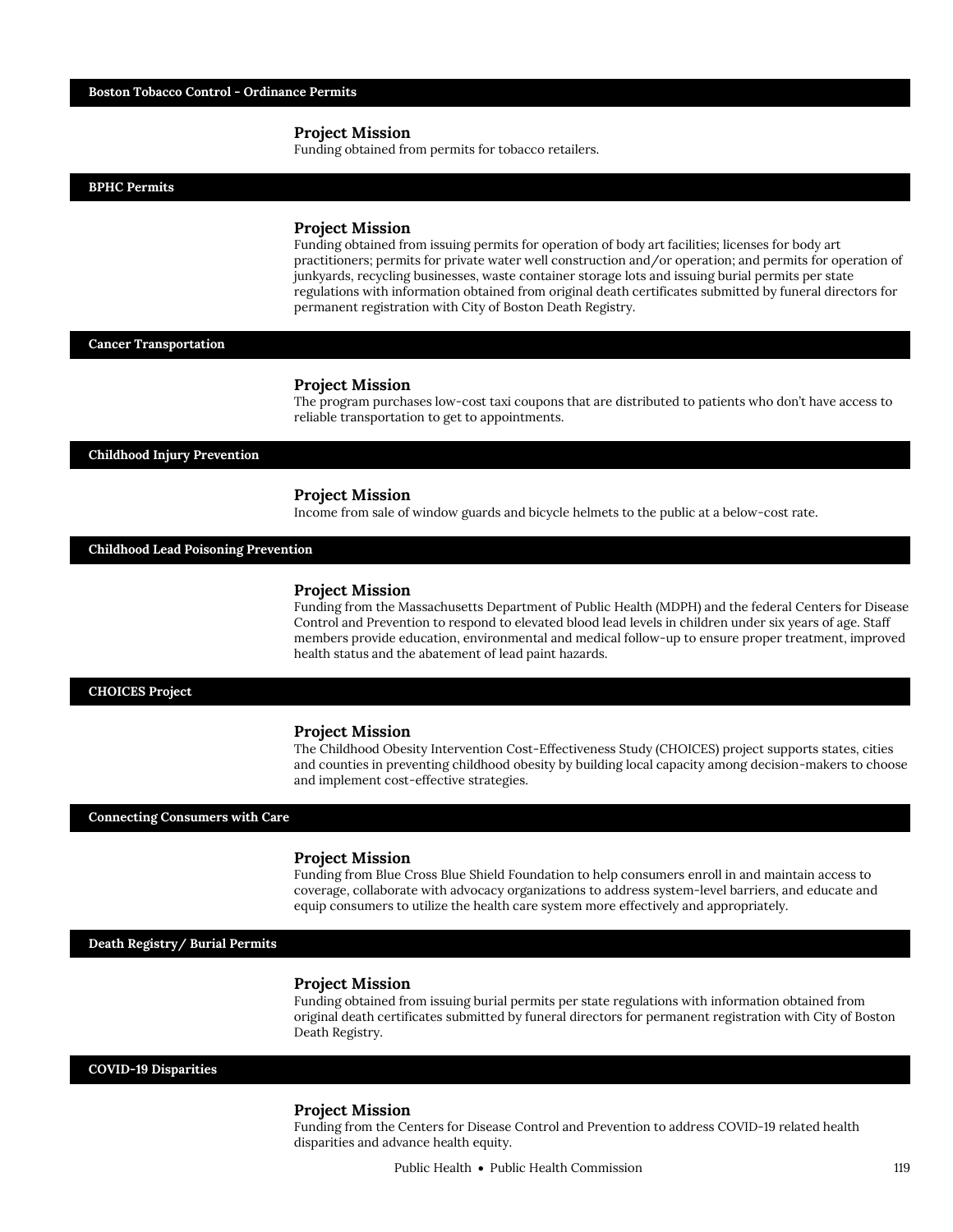Funding obtained from issuing permits for operation of tanning salons and indoor ice rinks.

| <b>Lead Training Income</b>       |                                                                                                                                                                                                                                                                                                                                                                                                                                                                                                                                                                                                                      |
|-----------------------------------|----------------------------------------------------------------------------------------------------------------------------------------------------------------------------------------------------------------------------------------------------------------------------------------------------------------------------------------------------------------------------------------------------------------------------------------------------------------------------------------------------------------------------------------------------------------------------------------------------------------------|
|                                   | <b>Project Mission</b><br>Funding obtained from fees collected from the Moderate Risk De-leading and/or Renovate, Repair and<br>Paint (RRP) trainings. Classes in Moderate Risk De-leading taught by program staff are conducted<br>throughout the year and provided to home owners or their agents to teach them techniques they can use<br>themselves to reduce lead hazards in their property. Renovate, Repair, and Paint classes teach contractors<br>lead-safe renovation practices and qualify them for state-mandated certification.                                                                         |
| Mass in Motion                    |                                                                                                                                                                                                                                                                                                                                                                                                                                                                                                                                                                                                                      |
|                                   | <b>Project Mission</b><br>Initiative is to implement local policy, systems, and environmental change strategies to create healthy<br>environments as a way to prevent and reduce overweight/obesity, chronic disease and associated risk<br>factors.                                                                                                                                                                                                                                                                                                                                                                 |
| <b>Mass Navigator Program</b>     |                                                                                                                                                                                                                                                                                                                                                                                                                                                                                                                                                                                                                      |
|                                   | <b>Project Mission</b><br>Funding from the MA Health Connector to develop and implement culturally and linguistically relevant<br>programming that helps consumers apply, enroll and maintain health coverage. Target the city's<br>remaining uninsured and help to reduce churn.                                                                                                                                                                                                                                                                                                                                    |
| <b>Medical Marijuana</b>          |                                                                                                                                                                                                                                                                                                                                                                                                                                                                                                                                                                                                                      |
|                                   | <b>Project Mission</b><br>Funding obtained from issuing permits to operate registered medical marijuana dispensaries and<br>dispensary agent licenses.                                                                                                                                                                                                                                                                                                                                                                                                                                                               |
| <b>Emergency Medical Services</b> |                                                                                                                                                                                                                                                                                                                                                                                                                                                                                                                                                                                                                      |
| 911 PSAP Support and Initiatives  |                                                                                                                                                                                                                                                                                                                                                                                                                                                                                                                                                                                                                      |
|                                   | <b>Project Mission</b><br>Funding from the Commonwealth of Massachusetts, overseen by the Executive Office of Public Safety and<br>Security. The purpose of the State 911 Department PSAP and Regional Emergency Communication Center<br>Support and Incentive Grants is to assist public-safety answering points (PSAPs) and regional emergency<br>centers in providing enhanced 911 service. The funding is used to cover both personnel and dispatch-<br>related expenses. Funding is managed locally through the Boston Police Department for all public safety<br>agencies in the city (Police, Fire, and EMS). |
| <b>Boston EMS Details</b>         |                                                                                                                                                                                                                                                                                                                                                                                                                                                                                                                                                                                                                      |
|                                   | <b>Project Mission</b><br>Funding obtained from billing for coverage of special events/details (i.e. sports events, performances,<br>exhibitions, concerts, festivals, marches, parades, processions, road races, contests, and film events).                                                                                                                                                                                                                                                                                                                                                                        |
| <b>Bragdon Street Lease</b>       |                                                                                                                                                                                                                                                                                                                                                                                                                                                                                                                                                                                                                      |

## **Project Mission**

Funding from the Mayor's Office of Emergency Management, to cover the rent expenses for 85 Bragdon Street, Jamaica Plain, Massachusetts. Said facility houses Boston's Emergency Operation Center, the EMS Special Operations Division, and preparedness equipment for both the department and City.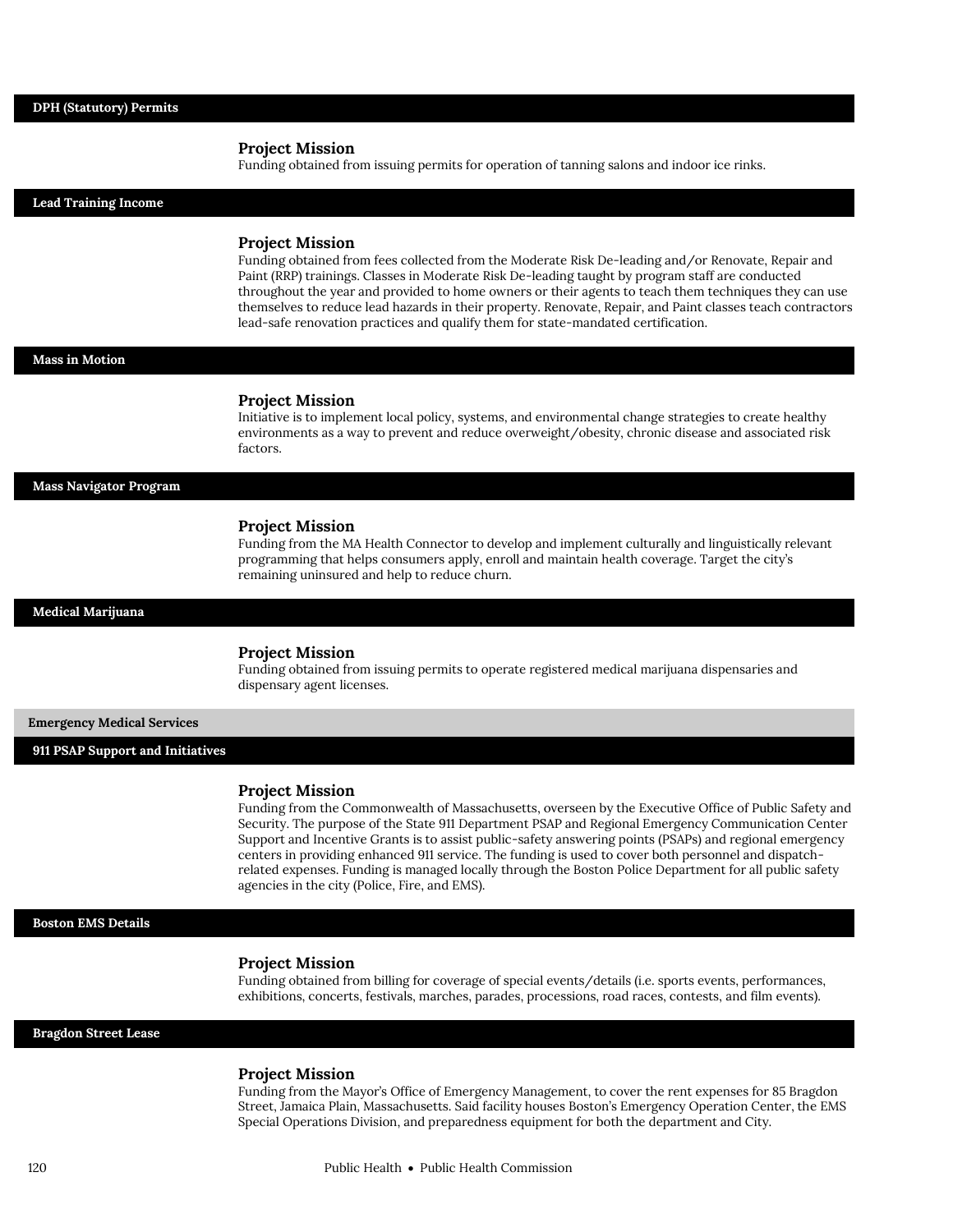Funding from the Centers for Disease Control and Prevention to address COVID-19 related health disparities and advance health equity.

## **EMS Community Programs**

## **Project Mission**

Funding is obtained through fees associated with the Boston EMS EMT Course, provision of car seats and community CPR certification trainings. Revenue is used to cover the costs associated with these services, including personnel time, materials and car seats.

## **State 911 Training Grant**

## **Project Mission**

Funding from the Commonwealth of Massachusetts grant, overseen by the Executive Office of Public Safety. This grant covers fees and personnel expenses associated with approved 911 training courses for certified telecommunicators. Funding is managed locally through the Boston Police Department, for all public safety agencies in the City (Police, Fire & EMS).

## **Homeless Services Bureau**

**Boston Healthcare for the Homeless Case Management**

## **Project Mission**

A new MassHealth initiative that provides qualified MassHealth enrollees with a service benefit called Behavioral Health Community Partners (BH-CP). BPHC/HSB under the leadership of Boston Health Care for the Homeless Program has partnered with eight community-based providers to form the Social Determinants of Health BH-CP Consortium to serve eligible MassHealth enrollees.

## **CPS - CSPECH**

#### **Project Mission**

Funding from the Massachusetts Behavioral Health Partnership (MBHP) to provide an array of services delivered by a community-based, mobile, multidisciplinary teams of paraprofessionals. Community Support Program (CSP) and Community Support Program for people experiencing Chronic Homelessness (CSPECH) provides reimbursement for case management and care coordination services delivered to MBHP members.

## **DHCD - Permanent Supportive Housing (SIF)**

## **Project Mission**

Funding from the State Department of Housing Community Development (DHCD) through line item 7004- 0102 in the state budget that funds emergency assistance for homeless individuals to provide 20 units of permanent housing with supportive services for homeless men and women.

## **DHCD Rapid Rehousing**

## **Project Mission**

Program funded by the Commonwealth to provide case management, rapid rehousing and housing search navigation to homeless individuals. The goal is to house the individual in market rates units in less than 90 days.

**DHCD – 12 Southhampton Shelter**

#### **Project Mission**

Funding from the State Department of Housing and Community Development (DHCD) through line item 7004-0102 in the state budget that funds emergency assistance for homeless individuals to provide 467 emergency shelter and transitional housing beds for homeless men and women.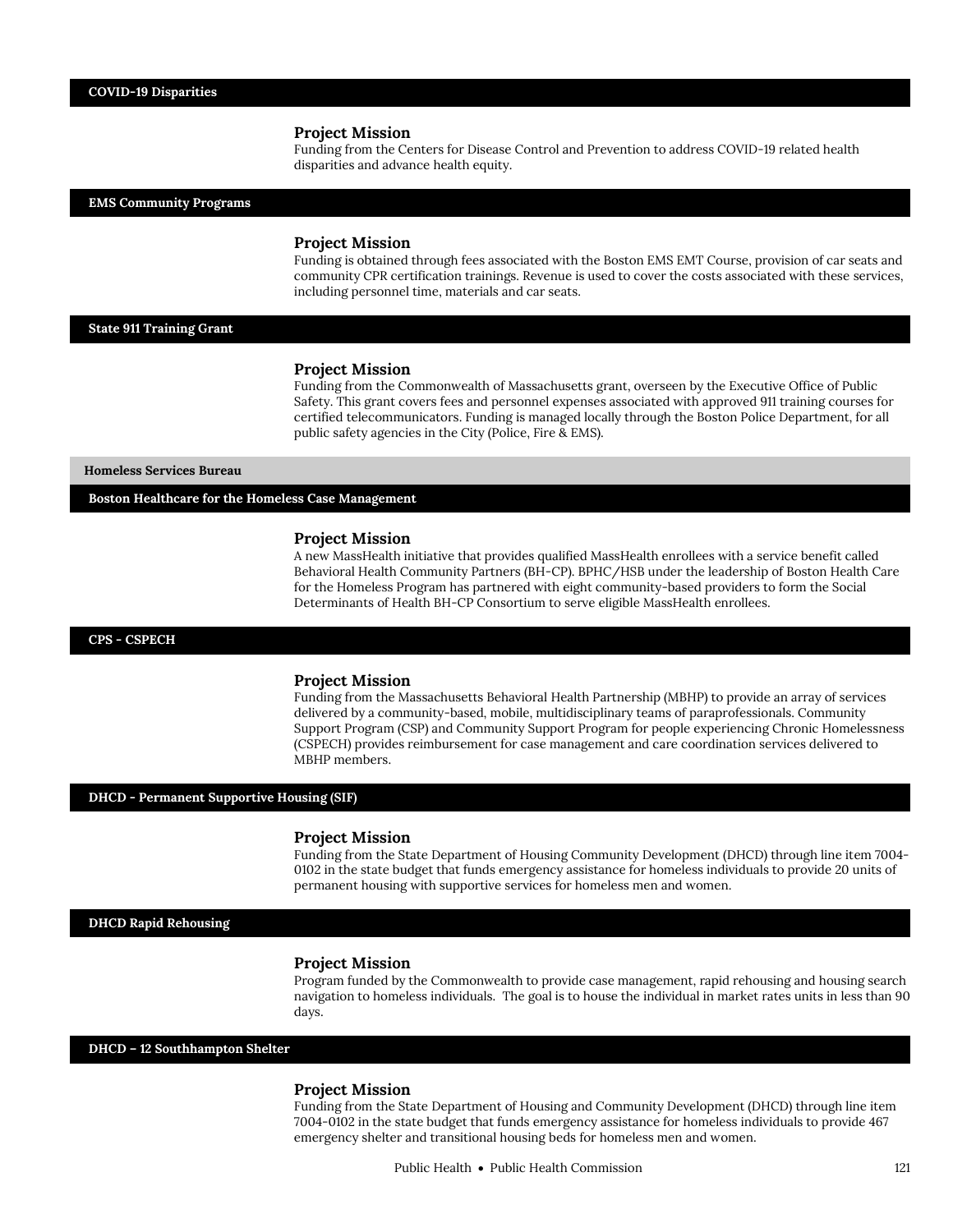Funding from the State Department of Housing Community Development (DHCD) through line item 7004- 0102 in the state budget that funds emergency assistance for homeless individuals to provide 200 emergency shelter beds for homeless men and women at Woods Mullen Shelter.

#### **DMH Adult Community Support**

## **Project Mission**

Funding from the Massachusetts Department of Mental Health (MDMH) for social work services at Southampton and Woods Mullen emergency shelters.

## **DND ESG CV2 Boston Cares**

#### **Project Mission**

Funding to assist with responding to the COVID-19 public health crisis, subject to the availability and appropriation of funds. The City's overarching goal for this funding is to preserve life and health through investments that will help prevent the further spread of COVID in homeless populations and promote system transformation to address overcrowding in light of this public health crisis.

## **DPH Supportive Case Management**

#### **Project Mission**

The primary goal of SCM is to assist adults, families and young adults in their recovery, stabilization of their housing and achieving self-sufficiency. This goal is achieved through provision of services within a permanent or transitional housing setting that reinforces recovery through establishing communitybased supports to maintain ongoing goals in the recovery process. The environment created by SCM reduces risk of relapse through encouraging and supporting residents to coalesce as a community to support each other in their recovery from substances and in the development of independent living skills.

**Emergency Solutions Grant**

## **Project Mission**

Funding from the US Department of Housing and Urban Development/Emergency Solutions Grant (ESG) administered through DHCD to provide 50 overflow beds in our emergency shelters.

## **Friends Fund**

#### **Project Mission**

Funding obtained from donations and grants received by The Friends of Boston's Homeless to support homeless services programs.

#### **General Fund HSB**

## **Project Mission**

Funding obtain from donations and fees received to support homeless services.

**Housing Works Partnerships**

## **Project Mission**

Funding from the US Department of Housing and Urban Development (HUD) to provide permanent supportive housing to homeless clients who have been in BPHC shelters for more than one year. Pine Street Inn subcontracts to BPHC to house and provide stabilization services to 15 chronic homeless adults.

## **Long Term Stayers Housing**

## **Project Mission**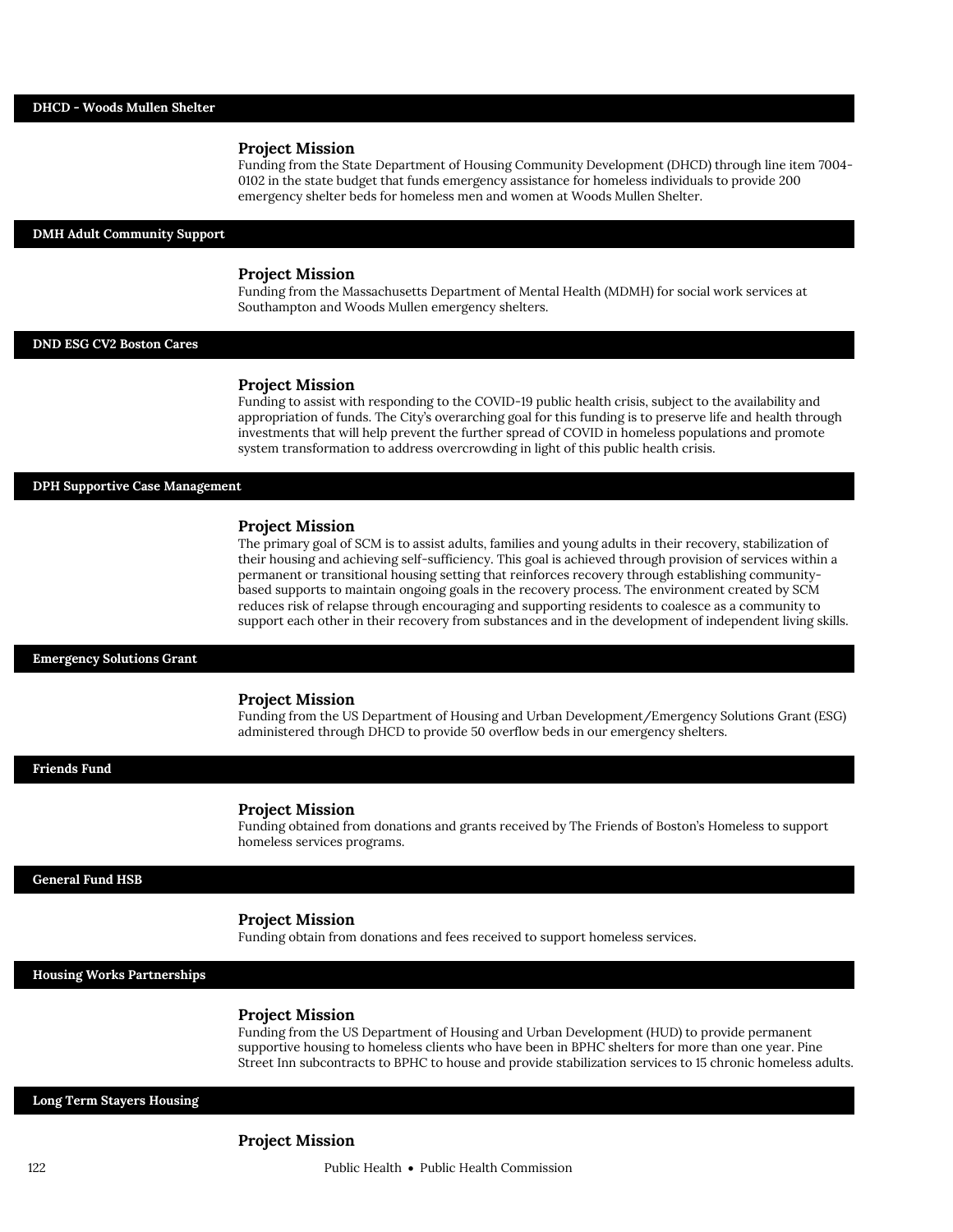Funding from the US Department of Housing and Urban Development (HUD) to provide permanent supportive housing to homeless clients who have been in BPHC shelters for more than one year. Pine Street Inn subcontracts to BPHC to house and provide stabilization services to 10 chronically homeless adults.

## **MetroBoston Consolidated Sponsor Based CoC**

#### **Project Mission**

Dedicated to connecting the residents of Greater Boston with safe, decent homes they can afford. Metro Housing empowers families and individuals to move along the continuum from homelessness to housing stability.

**MHSA – Home and Healthy for Good**

#### **Project Mission**

Funding from the state budget line item 4406-3010 to the Massachusetts Housing and Shelter Alliance (MHSA). MHSA sub contracts with BPHC to fund the HUES to Home Program. The goal of the program is to house the highest utilizers of the city's emergency departments.

#### **Peer Housing Navigator**

#### **Project Mission**

Funding to hire four peer navigators to help individuals experiencing homelessness to move out of emergency shelter and into permanent housing. Peer Navigators will target services to individuals experiencing chronic homelessness, long term stayers, and women with complex challenges.

**Rapid Rehousing for the Homeless**

## **Project Mission**

Funding from the US Department of Housing and Urban Development (HUD) to provide permanent supportive housing to homeless clients who have been in BPHC shelters for more than one year. Pine Street Inn subcontracts to BPHC to house and provide stabilization services to 15 chronic homeless adults.

## **Youth Rapid Rehousing**

## **Project Mission**

The goal is to house homeless youth in market rate units in less than 90 days.

## **Infectious Disease Bureau**

**American Rescue Plan Act (ARPA)**

#### **Project Mission**

Funding from the Coronavirus Local Fiscal Recovery Funds (CLFRF) established by the American Rescue Plan Act (ARPA) to provide services for HIV patients.

**DPH Local Health Support COVID**

#### **Project Mission**

Funding to assist in the investigation and contact tracing of COVID 19 cases through hiring and support of epidemiologists.

## **Ending HIV Epidemic**

## **Project Mission**

This is a ten-year initiative beginning in FY 2020 to achieve the important goal of reducing new HIV infections to less than 3,000 per year by 2030. Reducing new infections to this level would essentially mean that HIV transmissions would be rare and meet the definition of ending the epidemic.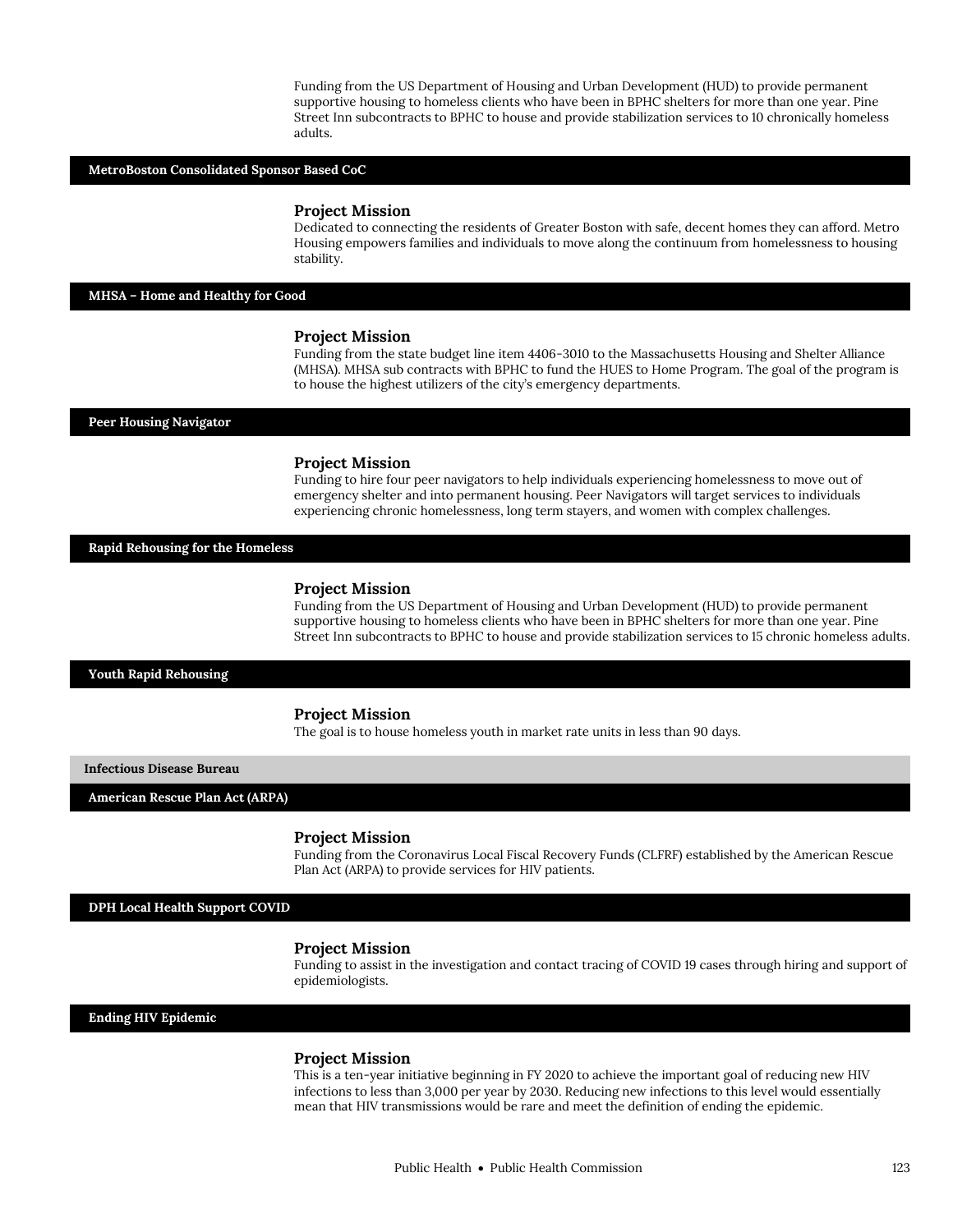Funding from the Massachusetts Department of Public Health to assist clients with access to dental care and reimburse dental expenses for HIV positive clients who do not have dental insurance covering western counties of Massachusetts as well as the Cape and the Islands.

## **HIV Emergency Relief Subcontracts**

## **Project Mission**

Funding from the Health Resources and Services Administration (HRSA) Ryan White HIV/AIDS Treatment Extension Act (RWTEA) Part A to provide a range of HIV Core and Support services for people living with HIV through subcontracts with Community Health Centers and Community Based Organizations. The service area also known as the Boston Eligible Metropolitan Area (Boston EMA) is made up of seven counties in Massachusetts and three counties in Southern New Hampshire.

## **HMCC EPI & Surveillance**

## **Project Mission**

Funding from the US Centers for Disease Control and Prevention (CDC), passed through the Massachusetts Department of Public Health (MDPH), to develop epidemiological and surveillance plans related to mass dispensing of oral medication; to enhance and maintain a surveillance system used to detect significant patterns in emergency room visits; and to perform surveillance including follow-up investigations for bioterrorism and other communicable disease events.

### **I-3 Immunization**

#### **Project Mission**

Funding from the Massachusetts Department of Public Health (MDPH) to assist in distribution of vaccines to healthcare providers and facilities in Boston and to follow-up on selected vaccine-preventable diseases.

## **Improve Minority Health**

## **Project Mission**

Seeks to aid local government implementation of evidence-based health literacy strategies that are culturally appropriate to enhance COVID-19 testing, contact tracing and/or other mitigation measures (e.g., public health prevention practices and vaccination) in racial and ethnic minority populations and other socially vulnerable populations, including racial and ethnic minority rural communities.

### **RW Part A Administration**

## **Project Mission**

Funding from the HRSA RWTEA "Part A" to administer and manage Part A grant and sub recipients.

## **RW Part A Dental Program**

## **Project Mission**

Funding from the Ryan White Treatment Extension Act, Part A to assist clients with access to dental care and reimburse dental expenses for HIV positive clients who do not have dental insurance. This funding also provides support for HIV/AIDS education to clients and providers. The service area is the Boston EMA, seven counties in Massachusetts and three counties in Southern New Hampshire.

## **RW Part A Quality Management**

## **Project Mission**

Funding from the HRSA RWTEA "Part A" to ensure that services funded under Ryan White meet federal guidelines and improve access and quality care for individuals receiving HIV services in the EMA.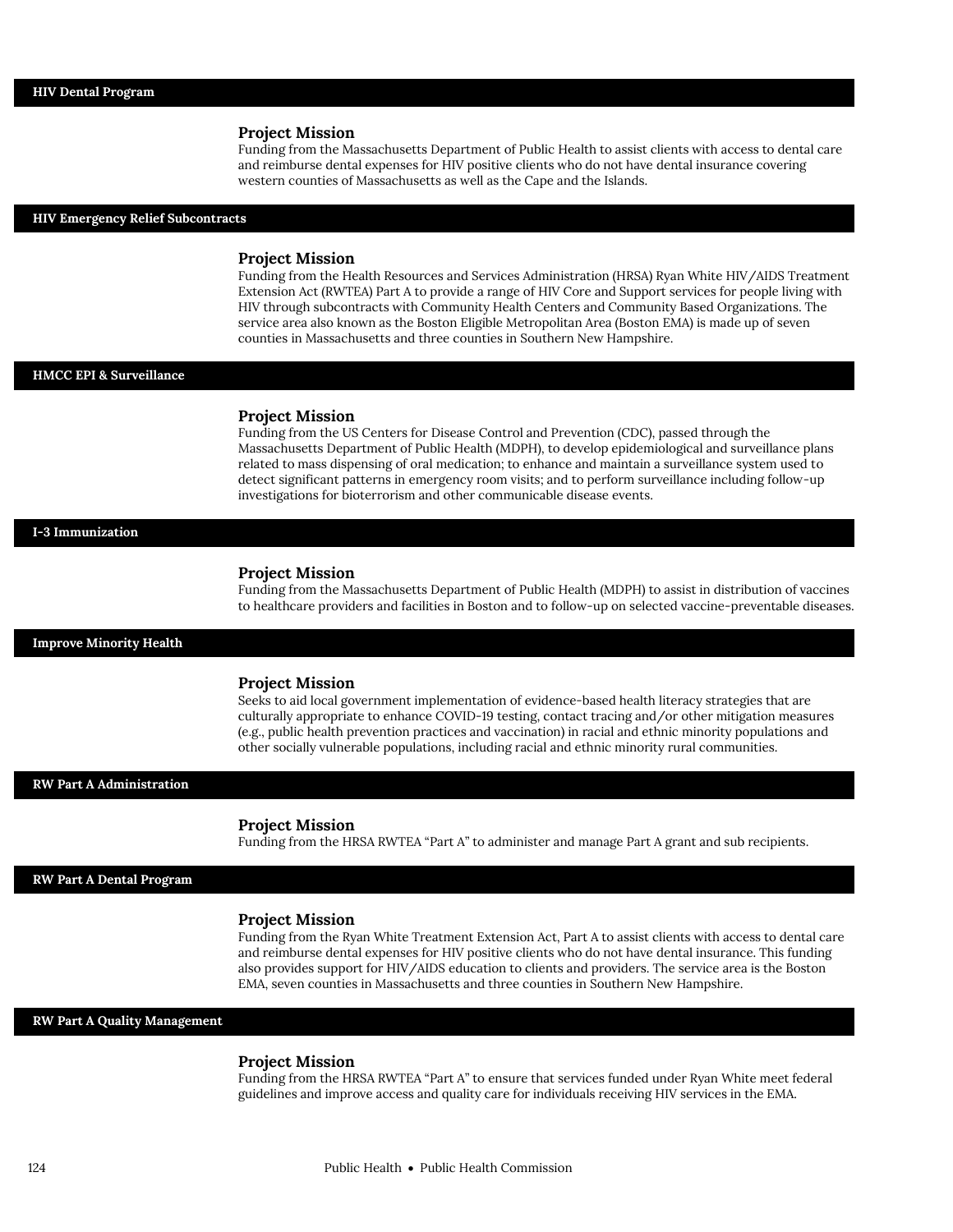Funding from the HRSA RWTEA "Part A" to provide support and professional planning services to the Boston EMA HIV Services Planning Council.

## **RW Part A Training**

## **Project Mission**

This program is funded to provide training & capacity building assistance services to providers funded for Medical Case Management located in the Boston EMA. Services can be provided in a range of modalities, including but not limited to, classroom training, webinars, individualized agency technical assistance, the development and dissemination of resource materials, and through smaller regional provider meetings.

## **TB Clinic-3rd Party Reimbursement**

## **Project Mission**

Funding obtain from third-party payers (excluding MDPH) for TB clinic services.

#### **Public Health Service Centers**

**American Rescue Plan Act (ARPA)**

## **Project Mission**

Funding from the Coronavirus Local Fiscal Recovery Funds (CLFRF) established by the American Rescue Plan Act (ARPA) to provide COVID testing, vaccination, and staffing support.

## **Barr Climate Resilience**

#### **Project Mission**

Funding from the Barr Foundation to build capacity for community resilience and preparedness through a Community Resilience Network to generate community driven solutions in response to extreme climate and other climate emergencies.

## **Bragdon Street Maintenance**

## **Project Mission**

For maintenance associated with Bragdon street building.

## **CHEC Income**

## **Project Mission**

Funding obtained from fees for training programs offered through the Community Health Education Center.

## **COVID-19 Disparities**

## **Project Mission**

Funding from the Centers for Disease Control and Prevention to address COVID-19 related health disparities and advance health equity. Funding is used for testing, vaccination, research, and public health response.

## **HMCC ASPR**

## **Project Mission**

Funding from the Assistant Secretary for Preparedness and Response passed through the Massachusetts Department of Public Health (MDPH) to support Healthcare System Preparedness, including the management and administration of the City of Boston's Health and Medical Coordinating Coalition and the Boston Hospital Preparedness Program.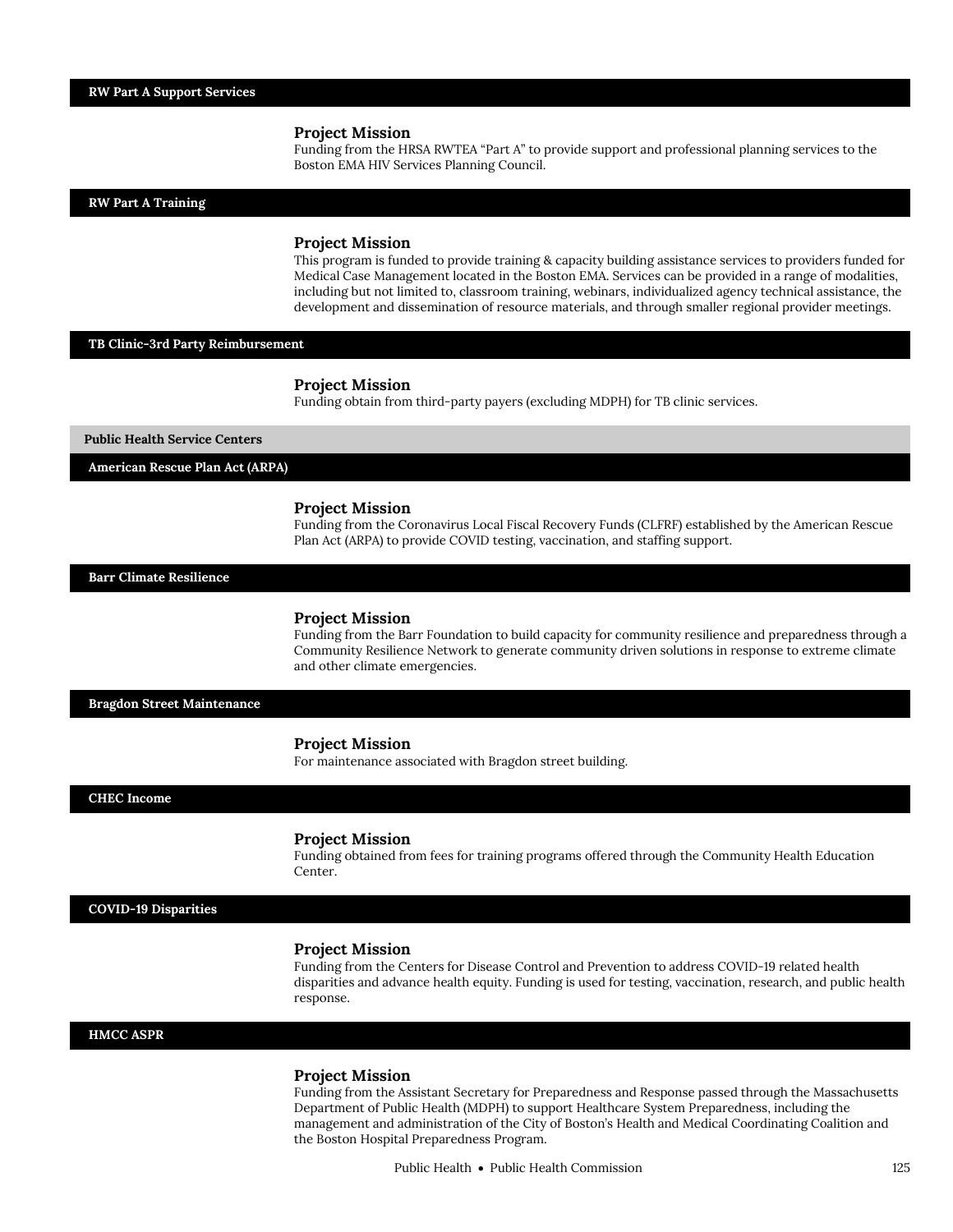Funding from US Centers for Disease Control and Prevention (CDC), passed through the Massachusetts Department of Public Health (MDPH), to develop culturally competent risk communication plans and materials to inform and educate residents about emergency preparedness, before, during and after a public health emergency. Public information also includes communicating the need to dispense medication to the entire population within 48 hours.

## **HMCC MRC Reserve**

## **Project Mission**

Funding from the Massachusetts Department of Public Health (MDPH) to support the administration and management of the Boston Medical Reserve Corps volunteer program.

# **HMCC Public Health Emergency Preparedness**

#### **Project Mission**

Funding from CDC, passed through the Massachusetts Department of Public Health (MDPH), to support public health preparedness and response initiatives in the City of Boston, including community resilience, public health emergency management, public health and healthcare emergency response and recovery, and education and training. This funding builds our capacity to provide equitable access for Boston residents to health and human services during and following an emergency.

#### **OPHP Income**

#### **Project Mission**

Funding obtained from fees for training programs offered through the DelValle Institute for Emergency Preparedness.

## **Racial Ineq. in Opioid Treat**

## **Project Mission**

BPHC, in collaboration with the Institute for Community Health, Boston University School of Public Health, and Boston Medical Center, received RIZE Massachusetts grant funding to conduct a qualitative study to build understanding of the factors impacting racial/ethnic inequities in substance use disorder treatment access post opioid overdose in Boston. The research team will conduct interviews with residents of different racial and ethnic backgrounds who recently had an opioid overdose to better understand their subsequent treatment seeking experience and with members of the prevention and treatment providing community to gain additional understanding for why these racial inequities exist. Together, these interviews will inform lived-experience policy recommendations for improving substance misuse treatment access for all.

## **Statewide Training**

#### **Project Mission**

Funding from the Massachusetts Department of Public Health (MDPH) to serve as the Massachusetts Emergency Preparedness Education and Training Center. The Education and Training Center assesses, develops, delivers, coordinates, and evaluates competency-based emergency preparedness education and training utilizing an all-hazards approach while focusing on the CDC/ASPR Public Health and Healthcare Preparedness Capabilities.

## **UASI Mutual Aid**

## **Project Mission**

Funding from the Urban Area Security Initiative (UASI) through the Mayor's Office of Emergency Management to continue supporting the Massachusetts Mutual Aid Program which supports and facilitates the evacuation of long term care facilities, and provides situational awareness and mutual aid for community health centers during emergencies.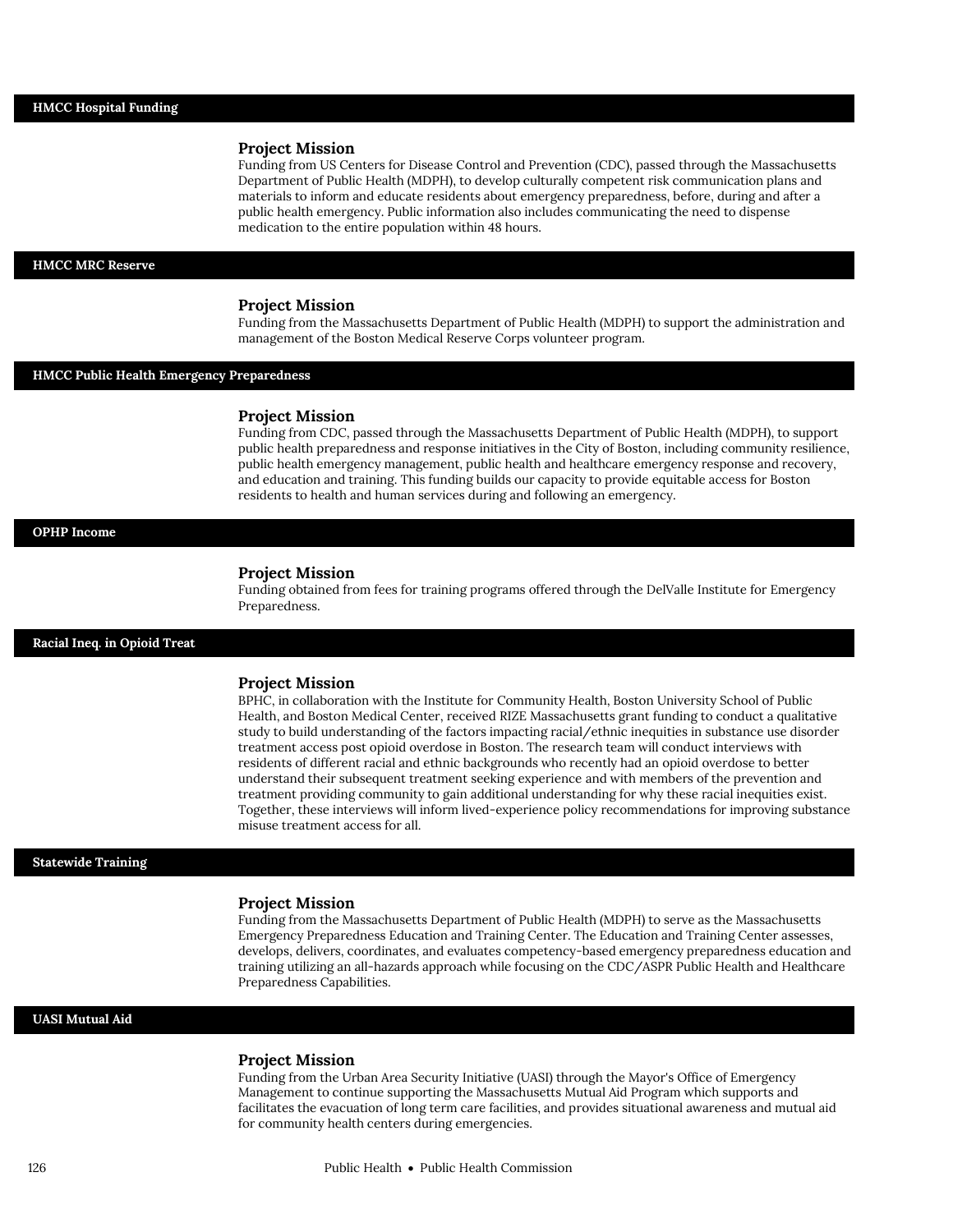Funding from the Urban Area Security Initiative (UASI) through the Mayor's Office of Emergency Management that provides resources for planning, organization, and equipment, training, and exercise needs of the Metro Boston Emergency Tracking System, also known as the Patient Tracking System. This is a secure web-based, HIPAA compliant application, which facilitates incident management, family reunification and overall patient accountability during several types of emergency incidents, including mass casualty incidents, hospital evacuations, mass prophylaxis dispensing clinics and emergency shelter operations.

## **UASI Social Services Resilience**

## **Project Mission**

Funding from the Urban Area Security Initiative (UASI) through the Mayor's Office of Emergency Management to support community, human services, and social services organizations to develop Continuity of Operations plans.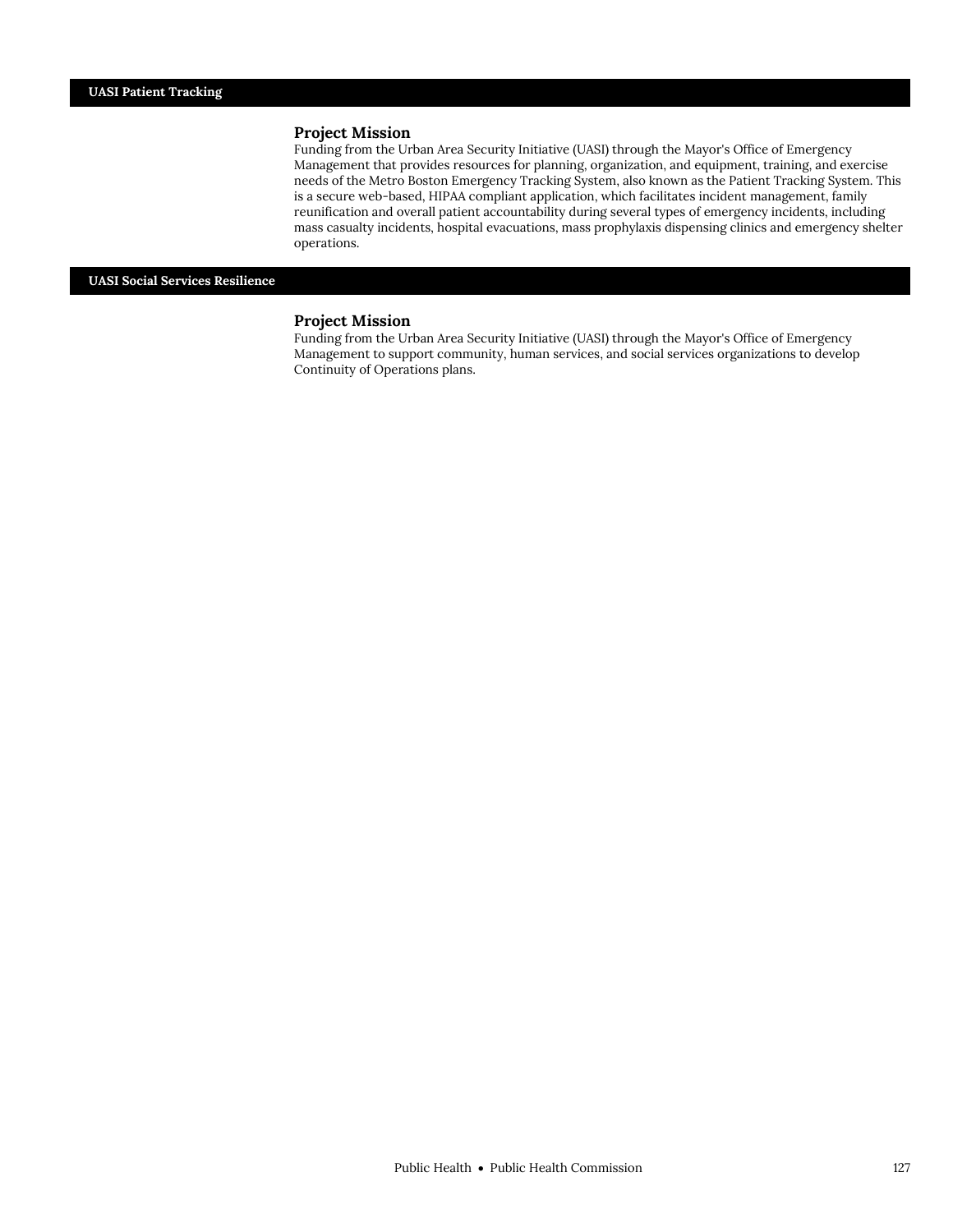# Public Health Commission Capital Budget

# **Overview**

Public Health Commission

Capital investment in the facilities used by the Public Health Commission improves service delivery and enhances the administration of public health services provided by the City.

# **FY23 Major Initiatives**

- Construction for renovations at Woods Mullen Shelter, including installation of new elevator and an improved entrance.
- Begin a programming and siting study for EMS facilities.
- Increase preparedness of the Commission's computer system infrastructure by establishing a disaster recovery site.
- Begin renovation of space at 201 Rivermoor Street in West Roxbury for use as an EMS Training Academy that will provide a dedicated space for department continuing education, Advanced Life Support, paramedic, recruit, and community EMT courses.
- Construction of a new ambulance bay at 201 Rivermoor Street in conjunction with the Training Academy project.
- Design a new EMS station at the Raymond L. Flynn Marine Park.
- Planning is underway for bringing recovery services to Long Island. The project will include designing repairs to preserve existing facilities on the island.
- Implementation of upgrades to EMS radio system network.

| <b>Capital Budget Expenditures</b> |                         |           | Total Actual '20 Total Actual '21 | <b>Estimated 22</b> | <b>Total Projected</b><br>23 |
|------------------------------------|-------------------------|-----------|-----------------------------------|---------------------|------------------------------|
|                                    | <b>Total Department</b> | 3.751.681 | 8.249.792                         | 31.445.984          | 29,206,000                   |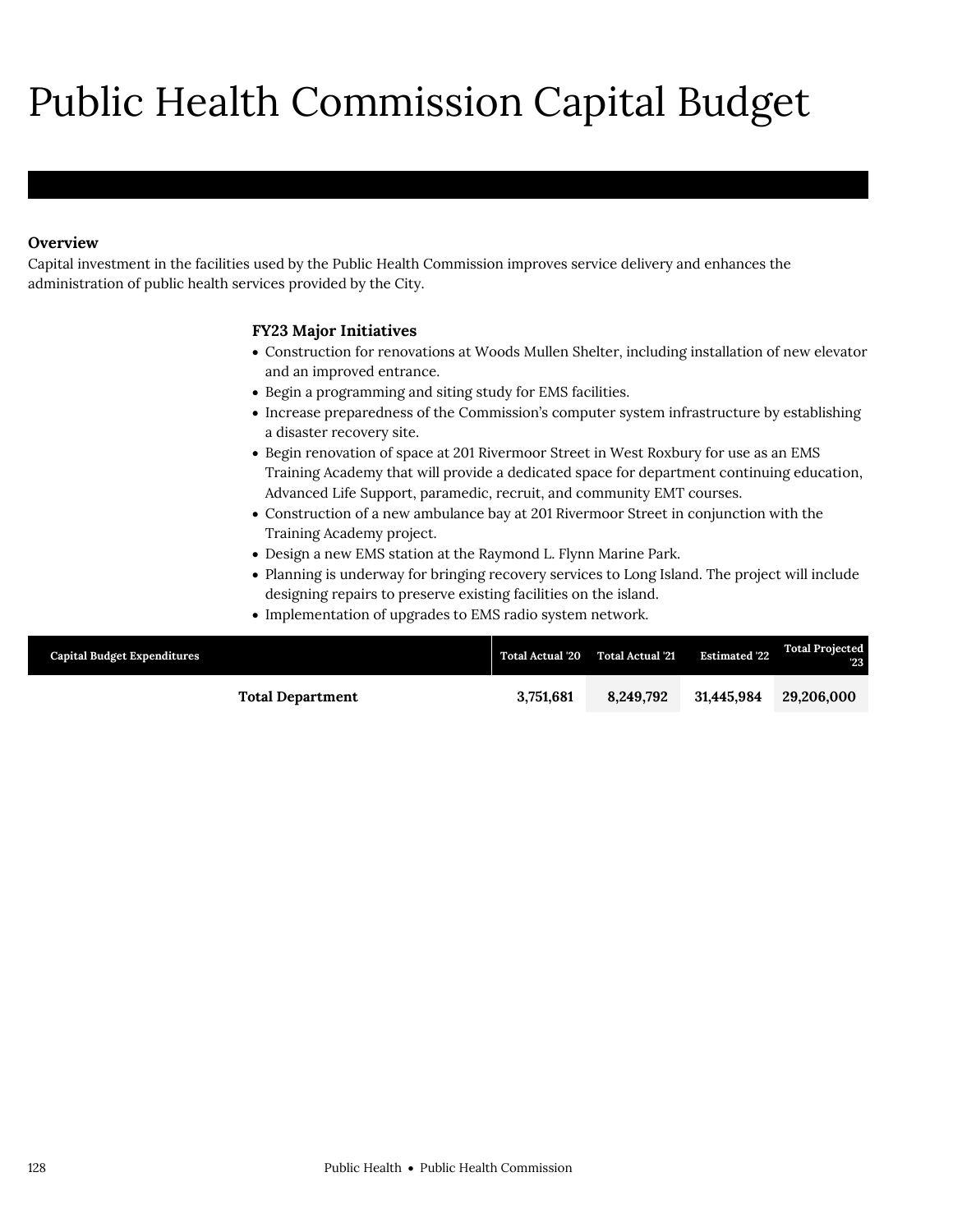## **201 RIVER STREET HVAC**

## **Project Mission**

Upgrade HVAC for improved heating, cooling, and ventilation systems. **Managing Department,** Public Facilities Department **Status,** New Project **Location,** Mattapan **Operating Impact,** Yes

## **Authorizations**

|                                          |          |             |             | Non Capital |           |
|------------------------------------------|----------|-------------|-------------|-------------|-----------|
| Source                                   | Existing | <b>FY23</b> | Future      | Fund        | Total     |
| City Capital                             |          | 4,850,000   |             | 0           | 4,850,000 |
| Grants/Other                             |          |             |             |             |           |
| Total                                    | 0        | 4,850,000   |             |             | 4,850,000 |
| <b>Expenditures (Actual and Planned)</b> |          |             |             |             |           |
|                                          | Thru     |             |             |             |           |
| Source                                   | 6/30/21  | <b>FY22</b> | <b>FY23</b> | FY24-27     | Total     |
| City Capital                             |          | 0           | 200,000     | 4,650,000   | 4,850,000 |
| Grants/Other                             |          | 0           |             |             | $\Omega$  |
| Total                                    | $\Omega$ | $\Omega$    | 200,000     | 4,650,000   | 4,850,000 |

# **EMS NEIGHBORHOOD STATION STUDY**

## **Project Mission**

Programming and site evaluation to support EMS facilities that better serve each community with Emergency Medical Services.

**Managing Department,** Public Facilities Department **Status,** To Be Scheduled **Location,** Various neighborhoods **Operating Impact,** No

| <b>Authorizations</b>                    |          |             |             |             |         |
|------------------------------------------|----------|-------------|-------------|-------------|---------|
|                                          |          |             |             | Non Capital |         |
| Source                                   | Existing | <b>FY23</b> | Future      | Fund        | Total   |
| City Capital                             | 100,000  |             |             |             | 100,000 |
| Grants/Other                             |          |             |             |             |         |
| Total                                    | 100,000  | 0           | 0           | 0           | 100,000 |
| <b>Expenditures (Actual and Planned)</b> |          |             |             |             |         |
|                                          | Thru     |             |             |             |         |
| Source                                   | 6/30/21  | <b>FY22</b> | <b>FY23</b> | FY24-27     | Total   |
| City Capital                             |          |             | 50,000      | 50,000      | 100,000 |
| Grants/Other                             |          |             | $\Omega$    |             |         |
| Total                                    | 0        | 0           | 50,000      | 50,000      | 100,000 |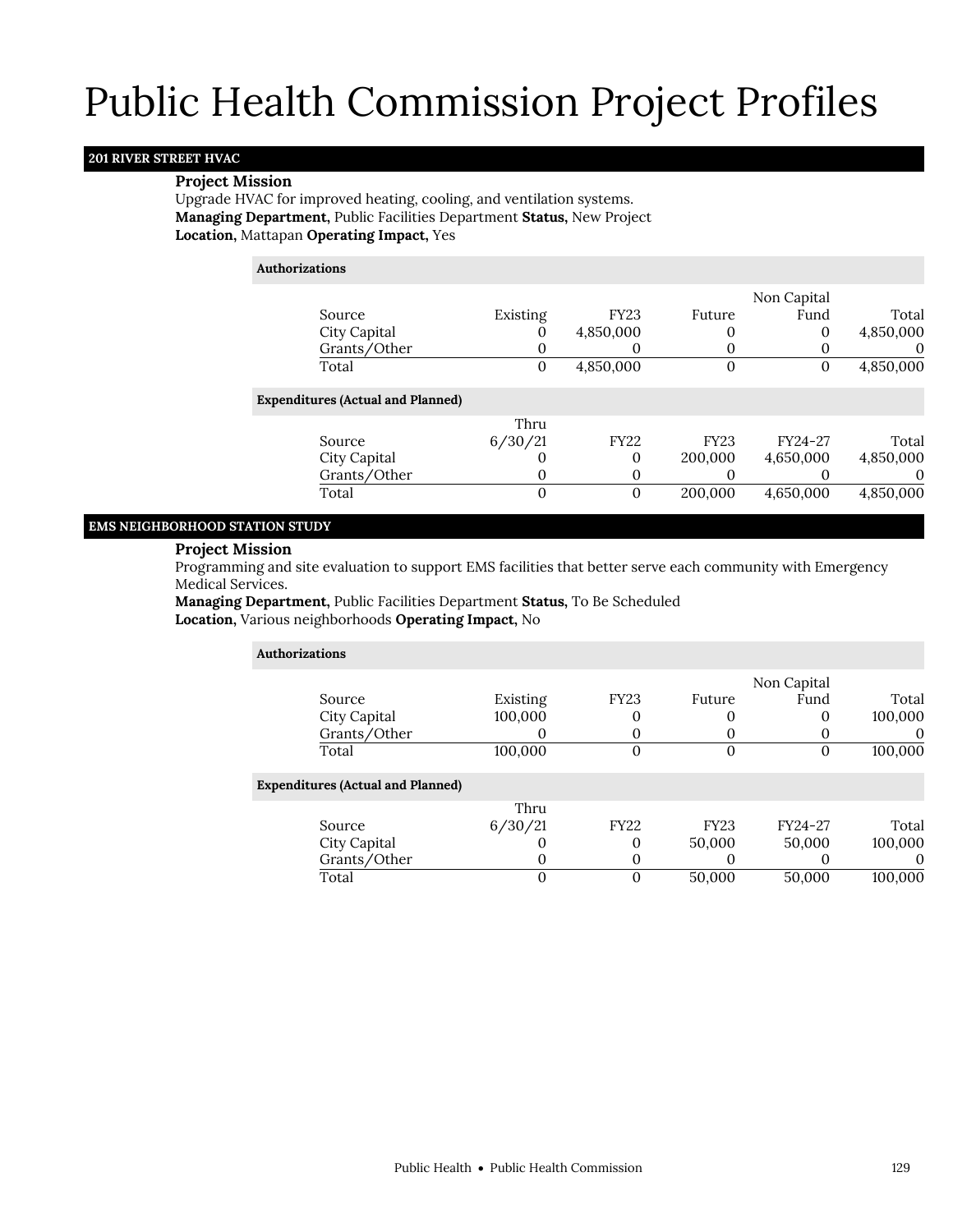# **EMS RADIO SYSTEM UPGRADES**

## **Project Mission**

Design and implement upgrades to the EMS radio system.

**Managing Department,** Boston Public Health Commission **Status,** Implementation Underway **Location,** Citywide **Operating Impact,** No

# **Authorizations**

|                                          |            |              |             | Non Capital |            |
|------------------------------------------|------------|--------------|-------------|-------------|------------|
| Source                                   | Existing   | <b>FY23</b>  | Future      | Fund        | Total      |
| City Capital                             | 23,215,000 | 0            |             | 0           | 23,215,000 |
| Grants/Other                             |            |              |             |             | $\Omega$   |
| Total                                    | 23,215,000 | $\mathbf{0}$ |             | $\Omega$    | 23,215,000 |
| <b>Expenditures (Actual and Planned)</b> |            |              |             |             |            |
|                                          | Thru       |              |             |             |            |
| Source                                   | 6/30/21    | <b>FY22</b>  | <b>FY23</b> | FY24-27     | Total      |
| City Capital                             | 1,862,217  | 4,000,000    | 8,000,000   | 9,352,783   | 23,215,000 |
| Grants/Other                             |            |              |             |             | $\Omega$   |
| Total                                    | 1,862,217  | 4.000.000    | 8.000.000   | 9,352,783   | 23,215,000 |

## **EMS SEAPORT STATION**

## **Project Mission**

Design and construction of a new EMS station.

**Managing Department,** Public Facilities Department **Status,** To Be Scheduled

**Location,** South Boston **Operating Impact,** No

| Authorizations                           |             |             |             |             |            |
|------------------------------------------|-------------|-------------|-------------|-------------|------------|
|                                          |             |             |             | Non Capital |            |
| Source                                   | Existing    | <b>FY23</b> | Future      | Fund        | Total      |
| City Capital                             | 985,000     | 10,015,000  | 0           | 0           | 11,000,000 |
| Grants/Other                             | O           | 0           | 0           |             | $\Omega$   |
| Total                                    | 985.000     | 10,015,000  | $\Omega$    | 0           | 11,000,000 |
| <b>Expenditures (Actual and Planned)</b> |             |             |             |             |            |
|                                          | Thru        |             |             |             |            |
| Source                                   | 6/30/21     | <b>FY22</b> | <b>FY23</b> | FY24-27     | Total      |
| City Capital                             | $\theta$    | 125,000     | 900,000     | 9,975,000   | 11,000,000 |
| Grants/Other                             | 0           | 0           | 0           |             | 0          |
| Total                                    | $\mathbf 0$ | 125,000     | 900.000     | 9,975,000   | 11,000,000 |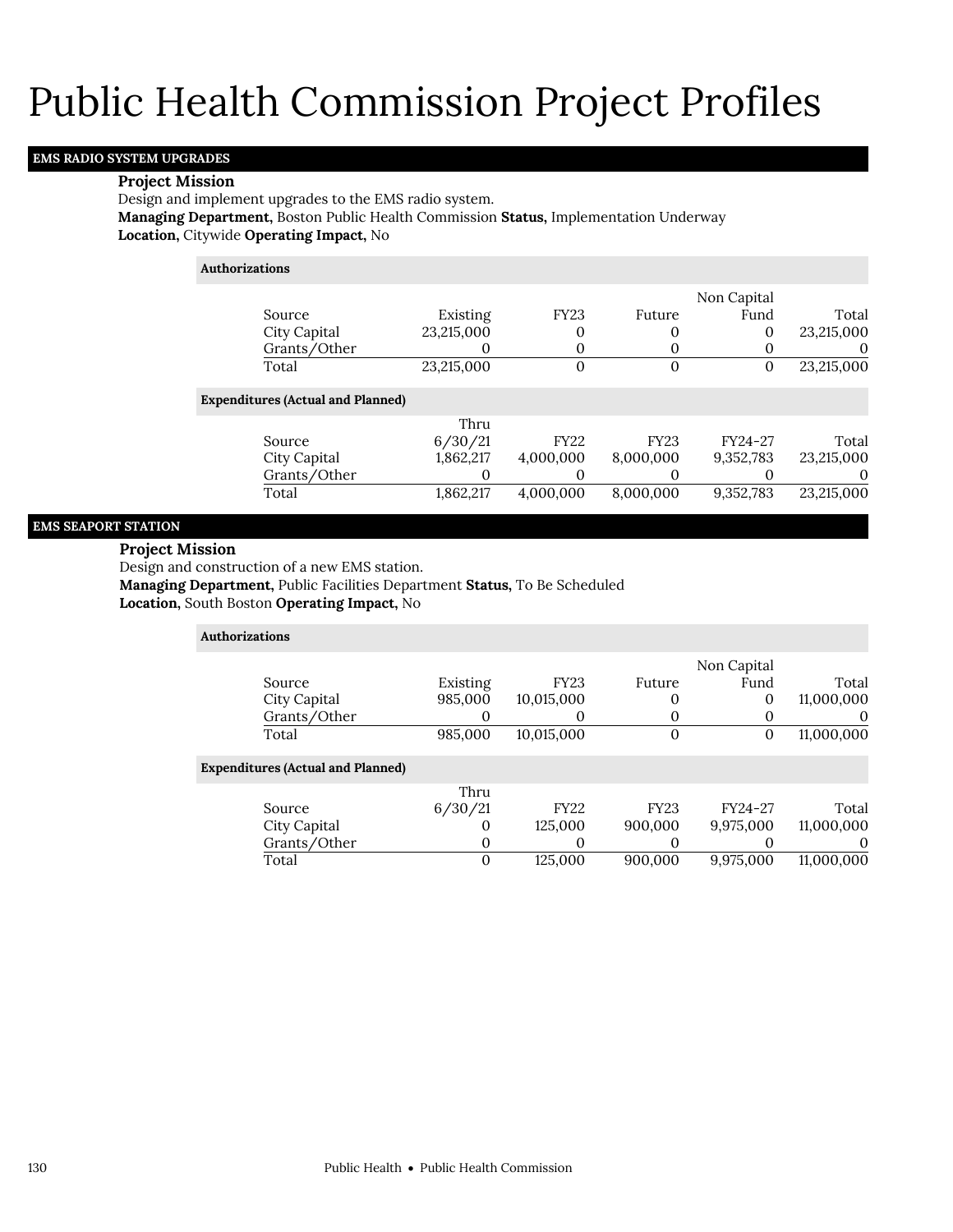## **EMS TRAINING ACADEMY**

## **Project Mission**

Renovate space at 201 Rivermoor Street to accommodate Emergency Medical Services (EMS) training requirements.

**Managing Department,** Public Facilities Department **Status,** In Design **Location,** West Roxbury **Operating Impact,** No

## **Authorizations**

|                                          |            |             |             | Non Capital |            |
|------------------------------------------|------------|-------------|-------------|-------------|------------|
| Source                                   | Existing   | <b>FY23</b> | Future      | Fund        | Total      |
| City Capital                             | 14,250,000 | 1,425,000   | 0           | $\Omega$    | 15,675,000 |
| Grants/Other                             | O          | 0           |             |             |            |
| Total                                    | 14,250,000 | 1,425,000   | 0           | 0           | 15,675,000 |
| <b>Expenditures (Actual and Planned)</b> |            |             |             |             |            |
|                                          | Thru       |             |             |             |            |
| Source                                   | 6/30/21    | <b>FY22</b> | <b>FY23</b> | FY24-27     | Total      |
| City Capital                             | 773,638    | 476,363     | 6,000,000   | 8,424,999   | 15,675,000 |
| Grants/Other                             | O          | 0           |             |             | $\theta$   |
| Total                                    | 773,638    | 476,363     | 6,000,000   | 8,424,999   | 15,675,000 |
|                                          |            |             |             |             |            |

## **IT DISASTER RECOVERY/BUSINESS CONTINUITY**

## **Project Mission**

Establish a disaster recovery site to increase disaster preparedness of BPHC's primary computer system infrastructure.

**Managing Department,** DoIT **Status,** To Be Scheduled **Location,** N/A **Operating Impact,** Yes

## **Authorizations** Source Existing FY23 Future Non Capital Fund Total<br>0 565,000 City Capital 565,000 0 0 0 0 Grants/Other 0 0 0 0 0 0 Total 565,000 0 0 0 565,000 **Expenditures (Actual and Planned)** Source Thru 6/30/21 FY22 FY23 FY24-27 Total City Capital 0 225,000 340,000 565,000 565,000 565,000 565,000 565,000 565,000 565,000 565,000 565,000 565,000 Grants/Other 0 0 0 0 0 Total 0 0 225,000 340,000 565,000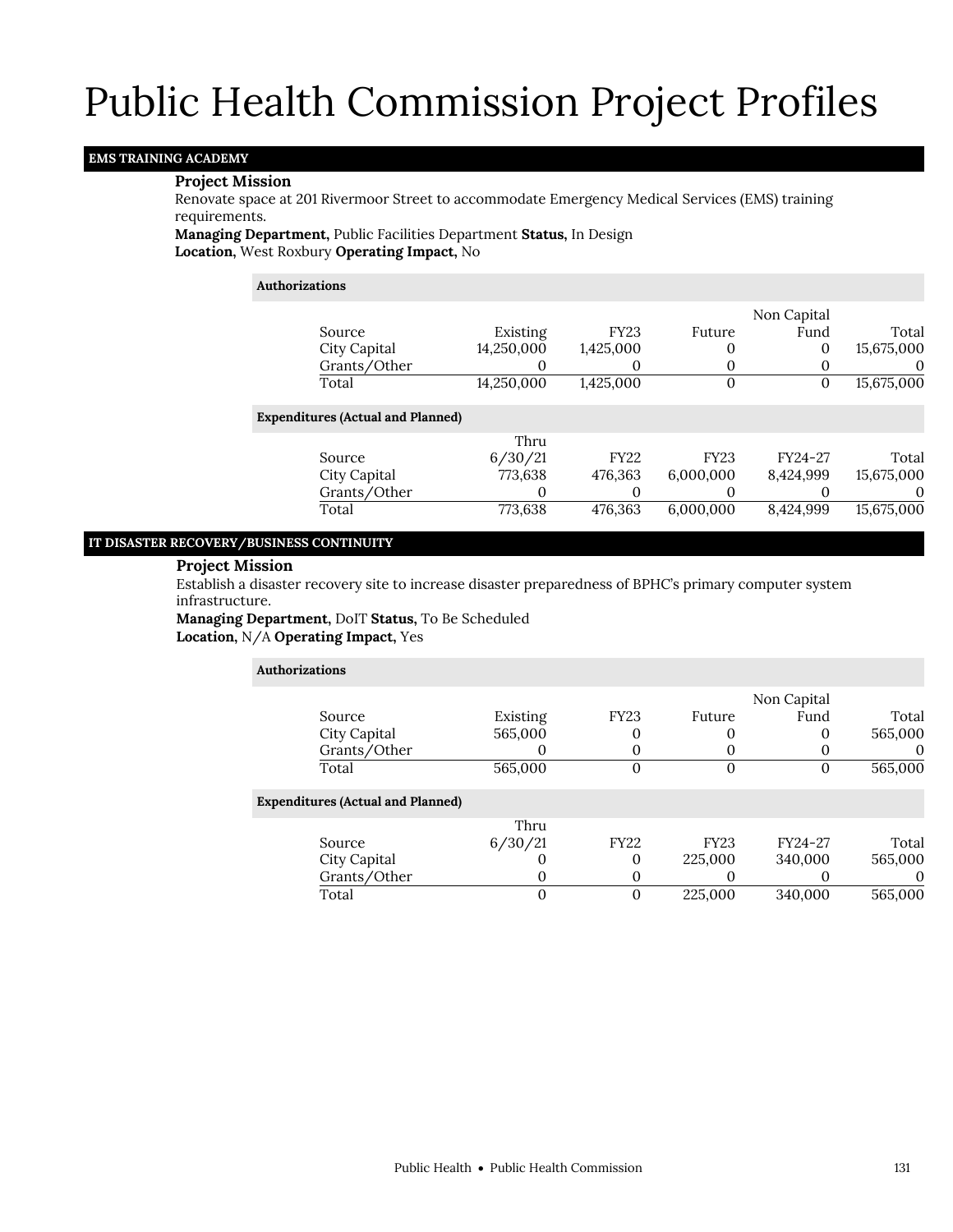# **LONG ISLAND FACILITY PRESERVATION**

## **Project Mission**

Repair and upkeep of buildings on Long Island that may be utilized in the development of the recovery campus. **Managing Department,** Public Facilities Department **Status,** To Be Scheduled **Location,** Harbor Islands **Operating Impact,** No

|                                          |            |             |              | Non Capital  |            |
|------------------------------------------|------------|-------------|--------------|--------------|------------|
| Source                                   | Existing   | <b>FY23</b> | Future       | Fund         | Total      |
| City Capital                             | 20,000,000 |             |              | 0            | 20,000,000 |
| Grants/Other                             |            |             | O            | 0            | $\Omega$   |
| Total                                    | 20,000,000 | $\mathbf 0$ | $\mathbf{0}$ | $\mathbf{0}$ | 20,000,000 |
| <b>Expenditures (Actual and Planned)</b> |            |             |              |              |            |
|                                          | Thru       |             |              |              |            |
| Source                                   | 6/30/21    | <b>FY22</b> | <b>FY23</b>  | FY24-27      | Total      |
| City Capital                             |            | 0           | 5,000,000    | 15,000,000   | 20,000,000 |
| Grants/Other                             |            |             |              |              | $\theta$   |
| Total                                    | 0          | 0           | 5,000,000    | 15,000,000   | 20,000,000 |

# **LONG ISLAND RECOVERY CAMPUS**

## **Project Mission**

Renovate existing buildings on Long Island to support the creation of a recovery campus.

**Managing Department,** Public Facilities Department **Status,** To Be Scheduled

**Location,** Harbor Islands **Operating Impact,** No

| <b>Authorizations</b> |                                          |           |              |             |             |           |
|-----------------------|------------------------------------------|-----------|--------------|-------------|-------------|-----------|
|                       |                                          |           |              |             | Non Capital |           |
|                       | Source                                   | Existing  | <b>FY23</b>  | Future      | Fund        | Total     |
|                       | City Capital                             | 2,000,000 | 0            | 0           | 0           | 2,000,000 |
|                       | Grants/Other                             |           | 0            | 0           |             |           |
|                       | Total                                    | 2,000,000 | $\mathbf{0}$ | $\Omega$    | 0           | 2,000,000 |
|                       | <b>Expenditures (Actual and Planned)</b> |           |              |             |             |           |
|                       |                                          | Thru      |              |             |             |           |
|                       | Source                                   | 6/30/21   | <b>FY22</b>  | <b>FY23</b> | FY24-27     | Total     |
|                       | City Capital                             | 3,178     | 146,823      | 1,000,000   | 849,999     | 2,000,000 |
|                       | Grants/Other                             | O         | 0            | 0           |             |           |
|                       | Total                                    | 3,178     | 146,823      | 1,000,000   | 849.999     | 2,000,000 |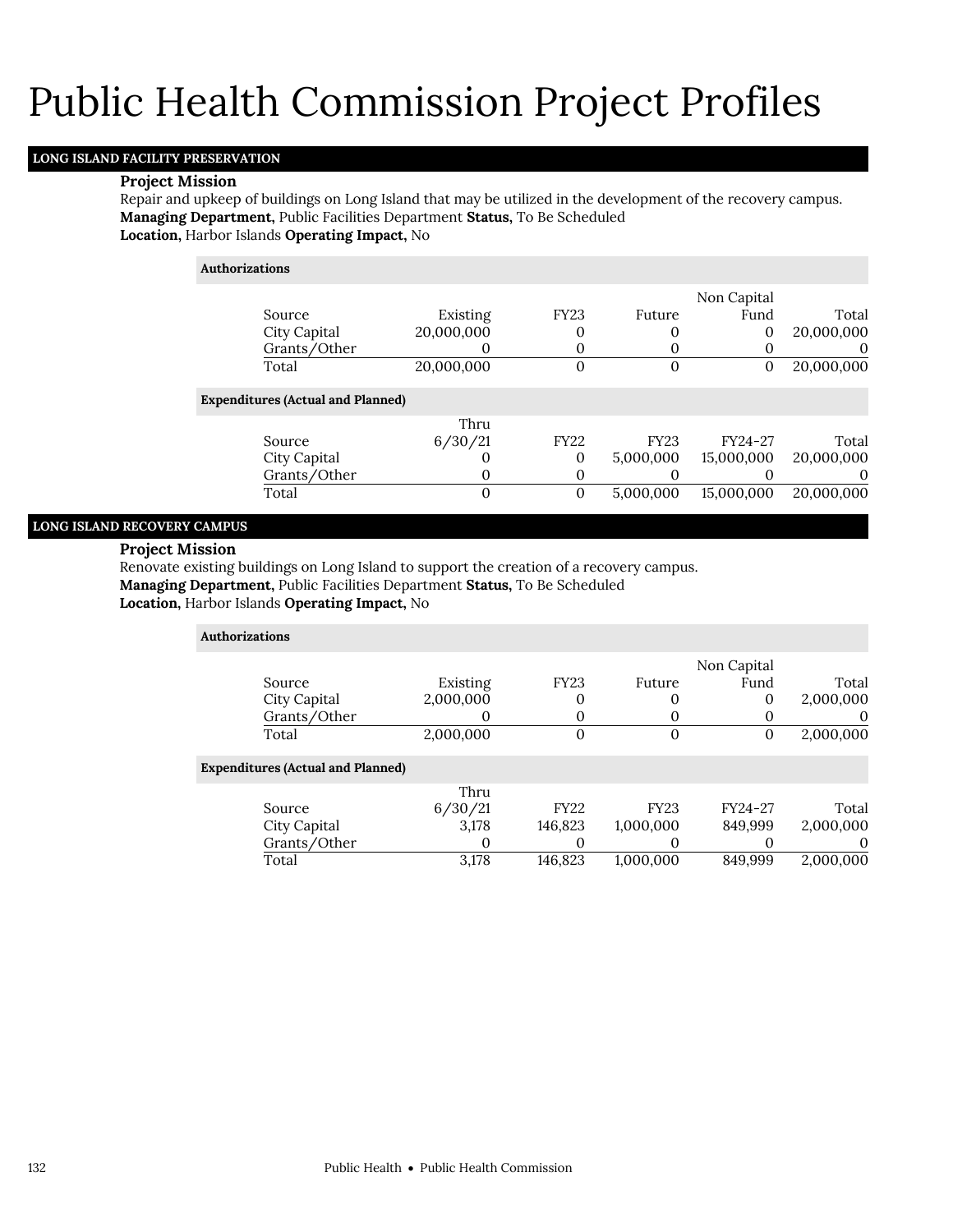# **MIRANDA-CREAMER / SEFC REPAIRS**

## **Project Mission**

Roof replacement at the Miranda-Creamer and South End Fitness Center buildings. Window and masonry repairs to the interconnecting walkway. Electrical and HVAC upgrades.

## **Managing Department,** Public Facilities Department **Status,** In Construction **Location,** South End **Operating Impact,** No

## **Authorizations**

|                                          |           |             |             | Non Capital |           |
|------------------------------------------|-----------|-------------|-------------|-------------|-----------|
| Source                                   | Existing  | <b>FY23</b> | Future      | Fund        | Total     |
| City Capital                             | 5,600,000 | 0           | 0           | 0           | 5,600,000 |
| Grants/Other                             | O         | 0           | $\Omega$    |             | O         |
| Total                                    | 5,600,000 | 0           | 0           | O           | 5,600,000 |
| <b>Expenditures (Actual and Planned)</b> |           |             |             |             |           |
|                                          | Thru      |             |             |             |           |
| Source                                   | 6/30/21   | <b>FY22</b> | <b>FY23</b> | FY24-27     | Total     |
| City Capital                             | 148,035   | 1,101,965   | 4,350,000   | 0           | 5,600,000 |
| Grants/Other                             |           |             | O           |             | $\theta$  |
| Total                                    | 148,035   | 1,101,965   | 4,350,000   | O           | 5,600,000 |
|                                          |           |             |             |             |           |

## **NORTHAMPTON SQUARE ELECTRICAL IMPROVEMENTS**

## **Project Mission**

Implement electrical upgrades at Northampton Square including separation of the Miranda Creamer Low Rise electrical service from the High Rise.

**Managing Department,** Public Facilities Department **Status,** In Design **Location,** Roxbury **Operating Impact,** Yes

| <b>Authorizations</b>                    |          |             |             |             |          |
|------------------------------------------|----------|-------------|-------------|-------------|----------|
|                                          |          |             |             | Non Capital |          |
| Source                                   | Existing | <b>FY23</b> | Future      | Fund        | Total    |
| City Capital                             | 201,000  | 0           | 0           | 0           | 201,000  |
| Grants/Other                             |          | 0           | 0           | O           | $\theta$ |
| Total                                    | 201,000  | 0           | $\Omega$    | O           | 201,000  |
| <b>Expenditures (Actual and Planned)</b> |          |             |             |             |          |
|                                          | Thru     |             |             |             |          |
| Source                                   | 6/30/21  | <b>FY22</b> | <b>FY23</b> | FY24-27     | Total    |
| City Capital                             |          | 20,000      | 181,000     | O)          | 201,000  |
| Grants/Other                             | 0        | 0           | $\Omega$    | 0           | 0        |
| Total                                    | 0        | 20,000      | 181,000     | 0           | 201,000  |